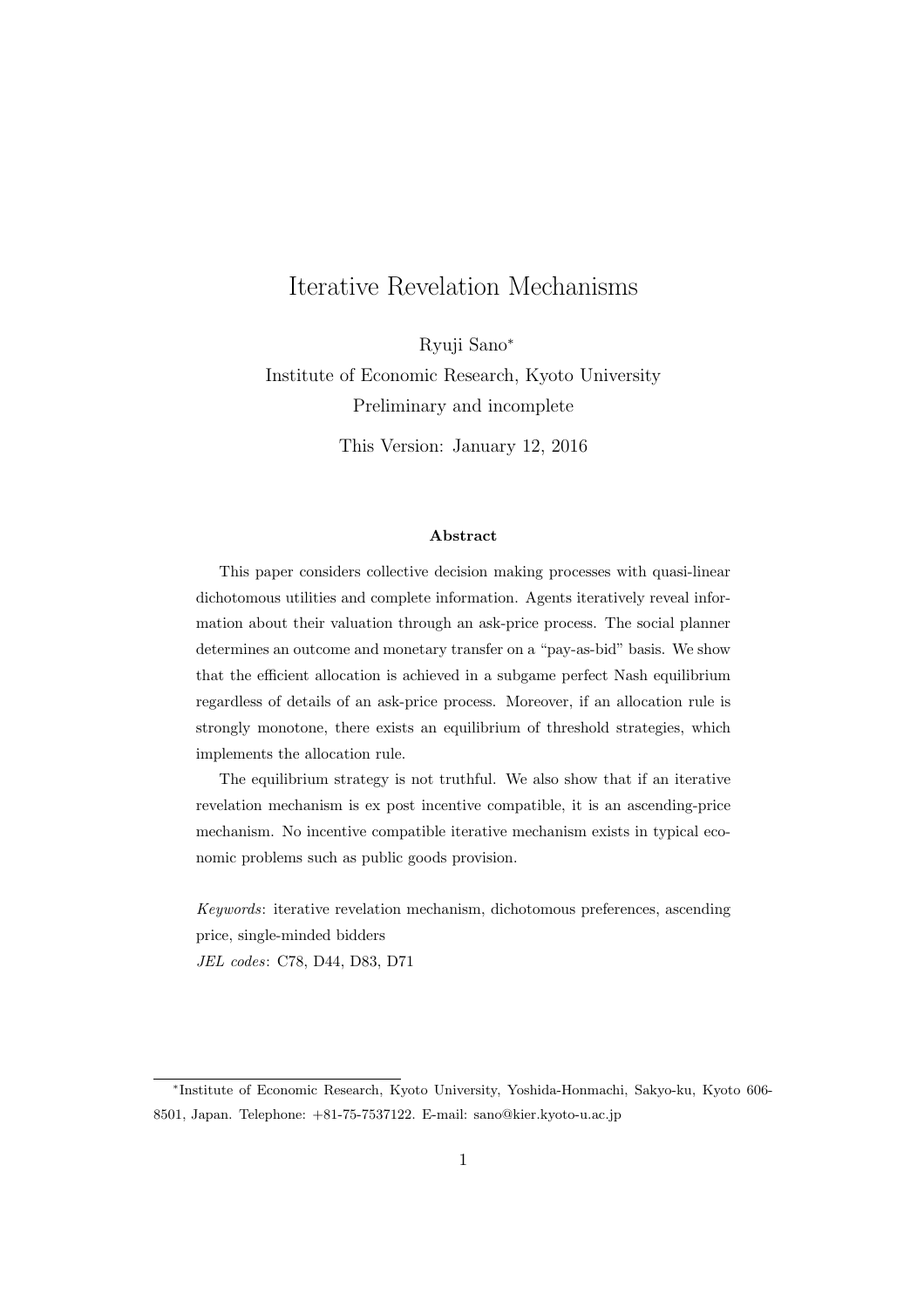# **1 Introduction**

This paper considers a resource allocation problem or collective choice problem with quasi-linear utility. In such problems, we generally focus on direct mechanisms for mechanism design by the Revelation Principle. When we study an equilibrium analysis of particular allocation rules, we often formulate a kind of direct mechanism or bidding games. In many real situations, however, direct mechanism is not practical or applicable, but various type of indirect mechanisms are only available and actually used. In particular, domain of agents' preferences or types is generally very rich and it is practically hard for them to report the full preferences at once. Typical mechanisms employ small massage spaces, so that the social planner can collect only a part of information. In such a case, revelation mechanisms need multiple rounds to collect information enough to find out the efficient outcome.

Consider a public good provision game for example. Suppose the social planner or the government is going to determine whether or not to build a bridge. Although the decision depends on each agent's value for the bridge, an outcome and a corresponding cost sharing are typically determined through simple voting or elections; agents' message space is just binary or at most a handful. A decision may sometimes be made after a sequence of multiple votes.

Motivated by the above example, we consider a situation where the benevolent social planner is not able to ask agents' valuations directly, but asks simple binary questions at once. To achieve the efficient outcome, the planner repeatedly asks questions and gradually specifies their valuations. We formulate dynamic indirect mechanisms that consist of "ask-price processes," called iterative revelation mechanisms. In such a dynamic mechanism, agents observe the progress of questions and responses. Thus, agents have a wide range of strategic behavior contingent on the past history. The main question of this paper is whether the social planner achieves the efficient outcome in equilibrium. We show that the answer is yes for a limited environment in which agents have dichotomous preferences and complete information.

We consider that agents have quasi-linear dichotomous preferences. In a dichotomous preference, outcomes are classified into just two categories: good or bad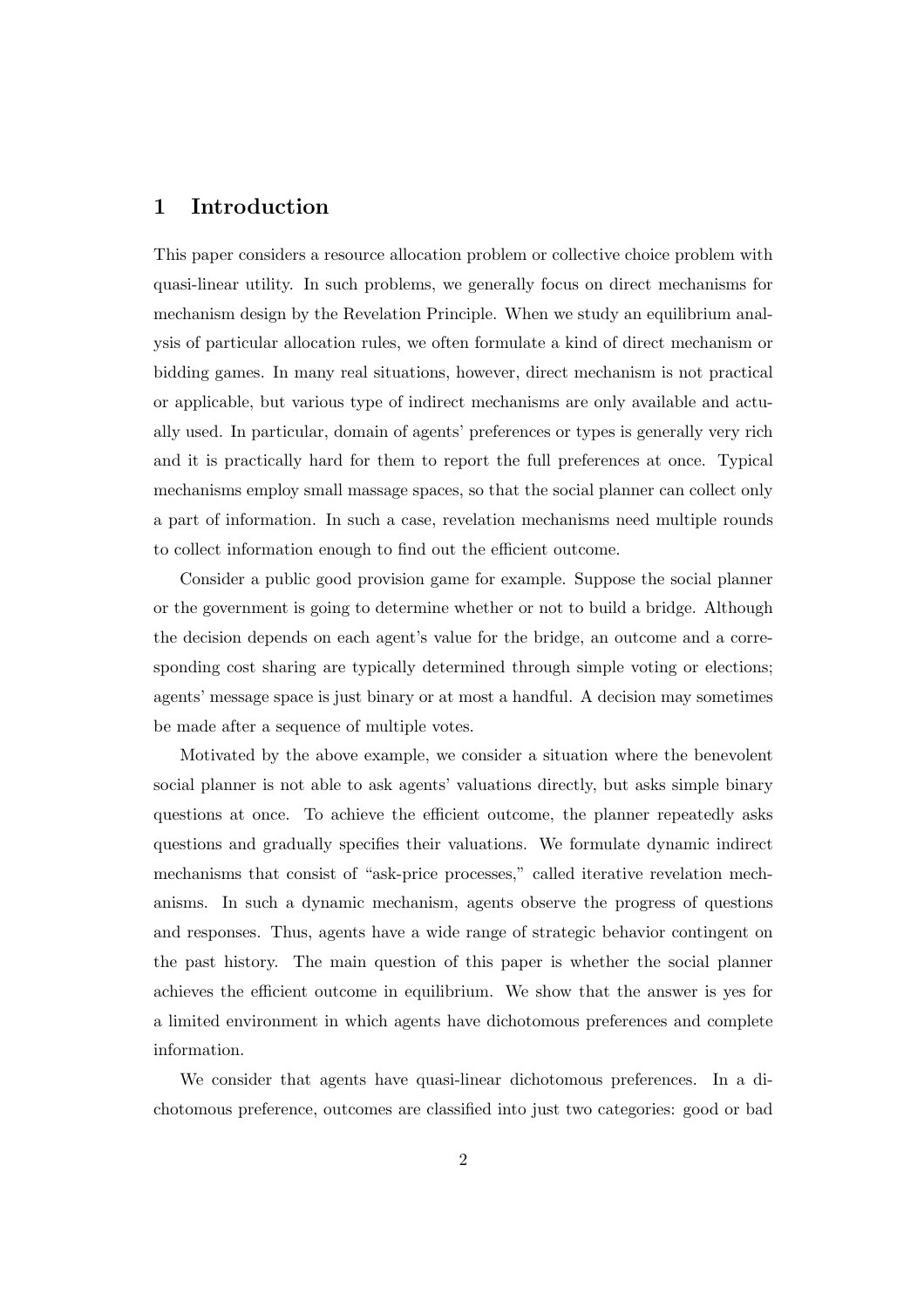outcomes. Each agent makes the same value for any outcome in a category. Thus, the type of an agent is represented by a single value with the assumption of quasi-linear utility. Although dichotomous preferences are clearly restrictive, many interesting economic problems are still included. These preferences are studied by Bogomolnaia et al. (2005), Babaioff et al. (2005), and Mishra and Roy (2013) among others.

We show that under complete information, the efficient outcome is achievable in a subgame perfect Nash equilibrium (SPNE) in an arbitrary way of an ask-price process. We consider a multi-round version of Bernheim and Whinston's (1986) menu auction. In each round, the social planner asks an agent a price, and the agent responds whether or not he wants to accept the price for achieving an outcome in his interests. A particular strategy using a simple index is an equilibrium strategy in any iterative revelation mechanism. In addition, with an additional condition of excludability, the equilibrium outcome is in the core.

Our result applies to other allocation rules. We show that if an allocation rule is strongly monotone, the allocation rule is implemented in SPNE of threshold strategies.

In an iterative revelation mechanism, each agent strategically misreports their preferences using the observed information. Therefore, our result critically relies on complete information. When we take care of the case of incomplete information and impose incentive compatibility or strategy-proofness, we show that iterative revelation mechanism must be monotonic price (ascending price). Although ascending price mechanism is necessary for incentives, it is not sufficient to attain incentive compatibility. From the literature of ascending price auctions, it is known that an ascending price mechanism is incentive compatible only in a limited environment.

#### **1.1 Related Literature**

This study is related to a growing literature on mechanism design with communication complexity. Single-object auction design under restricted message space is studied by Blumrosen et al. (2007) and Kos (2012). Blumrosen and Feldman (2013) consider implementability of information-theoretically optimal allocation rules in several settings. These studies consider static (simultaneous-move) mechanisms, whereas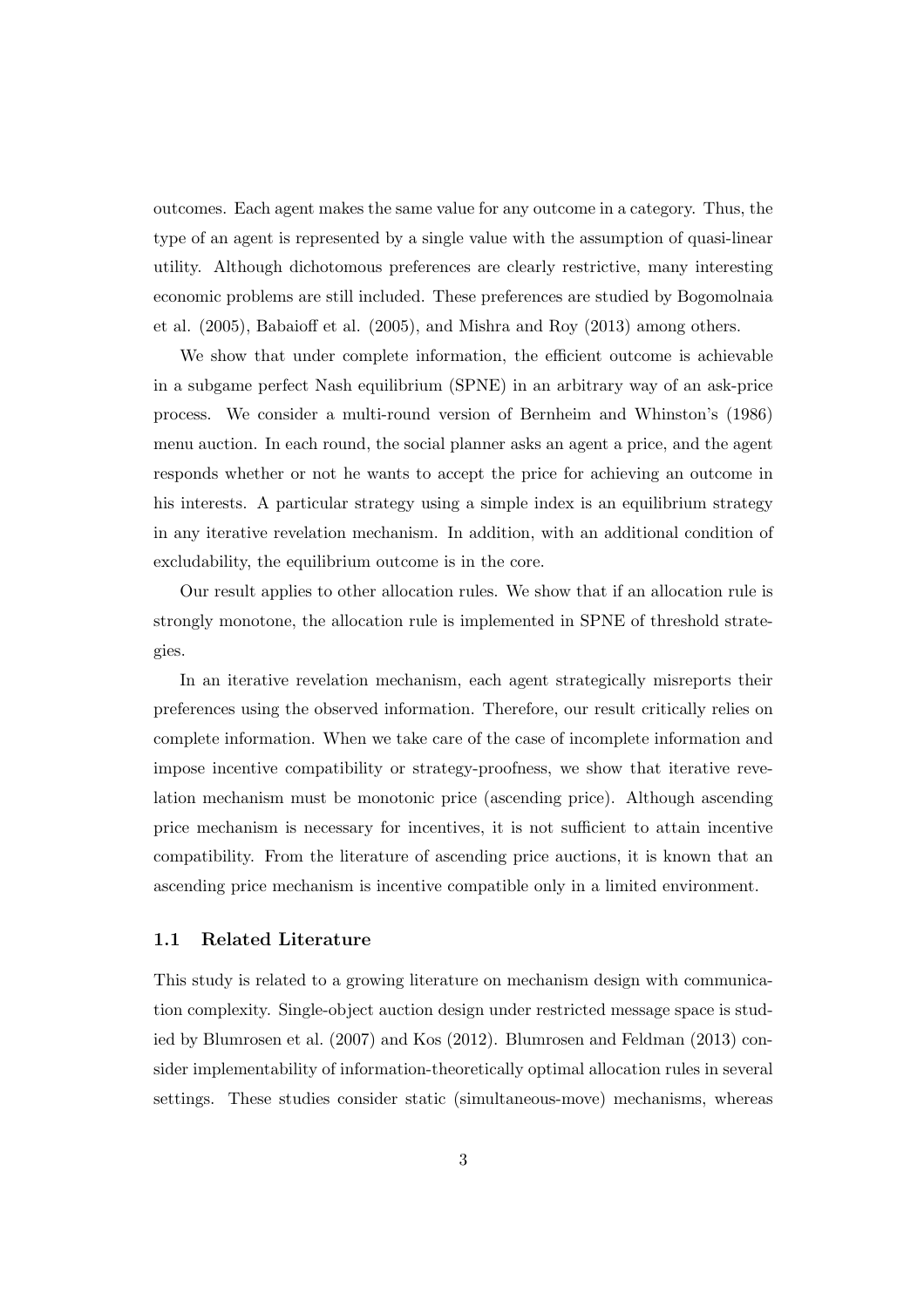dynamic mechanisms reduce communication. Mechanism design with dynamic and gradual revelation is studied by Van Zandt (2007). Fadel and Segal (2009) shows that additional communication cost exists for implementing an implementable social choice rule. Mookherjee and Tsumagari (2014) provide a necessary and sufficient condition for Bayesian incentive compatibility.

In multiple-object auctions, preference elicitation is an important issue. In general, bidders have complicated valuations function in which a value is evaluated for each package of goods. Direct revelation is typically unrealistic because there are exponentially many numbers of packages of goods. Conen and Sandholm (2001) provide an algorithm for reducing communication about valuations in auction problem. Nisan and Segal (2006), however, show that the amount of communication for finding the efficient allocation is exponential in number of goods in the worst case.

Ascending auctions are typical mechanisms that reduces the amount of communication compared to direct revelation mechanisms. Ausubel (2004, 2006) provides incentive compatible ascending or dynamic auctions for multiple homogeneous or heterogeneous goods. Ausubel and Milgrom (2002) and Bikhchandani and Ostroy (2002) provide relationships between the Vickrey-Clarke-Groves outcome and core of auction game. The VCG outcome is in the core if goods are substitutes, and they propose ascending auction mechanisms that converge to the VCG outcome. These mechanisms are incentive compatible in ex post equilibrium.

From the viewpoint of implementation theory, it is known that a wide range of allocation rules are implementable in SPNE (Moore and Repullo, 1988). This study is different from the literature of subgame perfect implementation in several ways. First, the goal of this paper is to examine whether a particular class of mechanisms, which mimic collective choice procedures in practice, achieve the efficient allocation in equilibrium, whereas implementation theory tells what class of allocation rules can be implemented. Second, in our iterative revelation mechanism, each agent reports only a part of information about his own valuation. This is very different because agents are often required to report a full state or information regarding the the others' valuations in a typical mechanism for subgame perfect implementation. Instead of thinking of a limited type of mechanisms, we do not consider multiple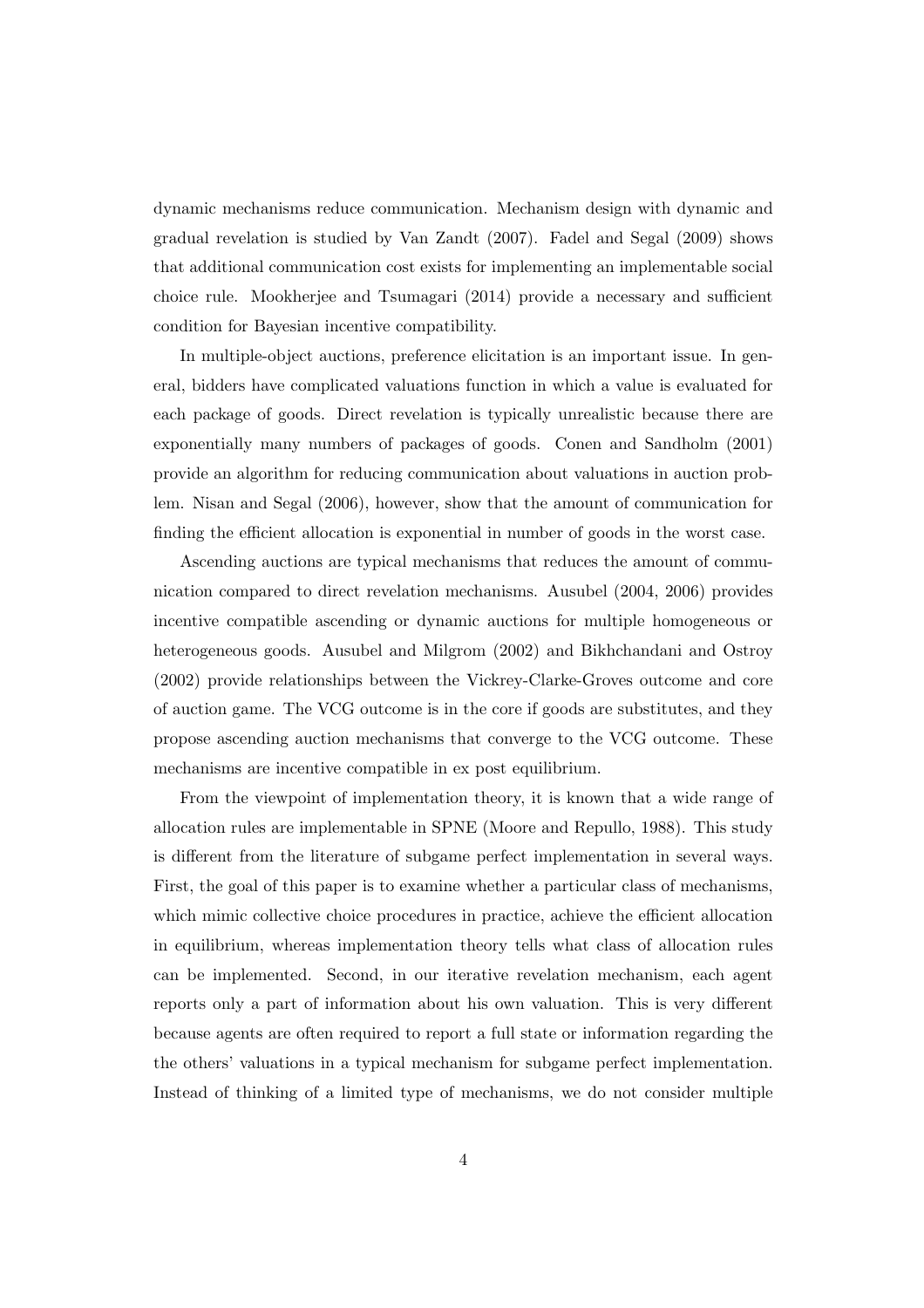equilibria very much.

Mishra and Roy (2013) and Babaioff et al. (2005) study implementability under quasi-linear dichotomous preferences. An important example of dichotomous preferences in multiple-object auctions is single-minded bidders, who are interested in particular packages of goods. Auctions with single-minded bidders are studied by Lehmann et al. (2002), Sano (2011), and Milgrom and Segal (2013) among others. A companion paper of mine (Sano, 2015) focuses on ascending price auctions with single-minded bidders but allows flexible pricing rule. That paper also shows that the efficient allocation is achievable in an SPNE, and that the efficiency may not be achievable when a bidder is not single-minded.

In a discrete public good game, the efficient provision of a public good is achievable in a complete information Nash equilibrium (Palfrey and Rosenthal, 1984). Dynamic or sequential contribution mechanism to public goods or a joint project is studied in several works (Admati and Perry, 1991; Varian, 1994). Admati and Perry show that the efficient provision of public good is achieved in an SPNE when monetary transfers are made only if contributions cover the production cost.

Bernheim and Whinston (1986) formulate a generalized first price auction named menu auction, and show that the efficient (and core) outcome is achieved in a Nash equilibrium. Bergemann and Valimaki (2003), in a framework of common agency, extend to a kind of dynamic environment and a two-stage auction called agenda game. In a first auction, a set of admissible outcomes is chosen by an auction, and the final outcome is auctioned in the second stage from the selected admissible outcomes. Our model is also considered as a dynamic version of the menu auction in a different way from Bergemann and Valimaki (2003).

# **2 The Model**

Let  $N \equiv \{0, 1, 2, \ldots, n\}$  be the set of all individuals. The benevolent social planner is denoted by 0, and  $I = \{1, \ldots, n\}$  is the set of agents. The social planner chooses an outcome *x* from a finite set of alternatives *X* along with monetary transfer. Each agent has a quasi-linear utility function with integer-valued valuation function  $u_i: X \to \mathbb{Z}$ . Agent *i*'s utility is denoted by  $\pi_i = u_i(x) - p_i$ , where  $p_i$  denotes the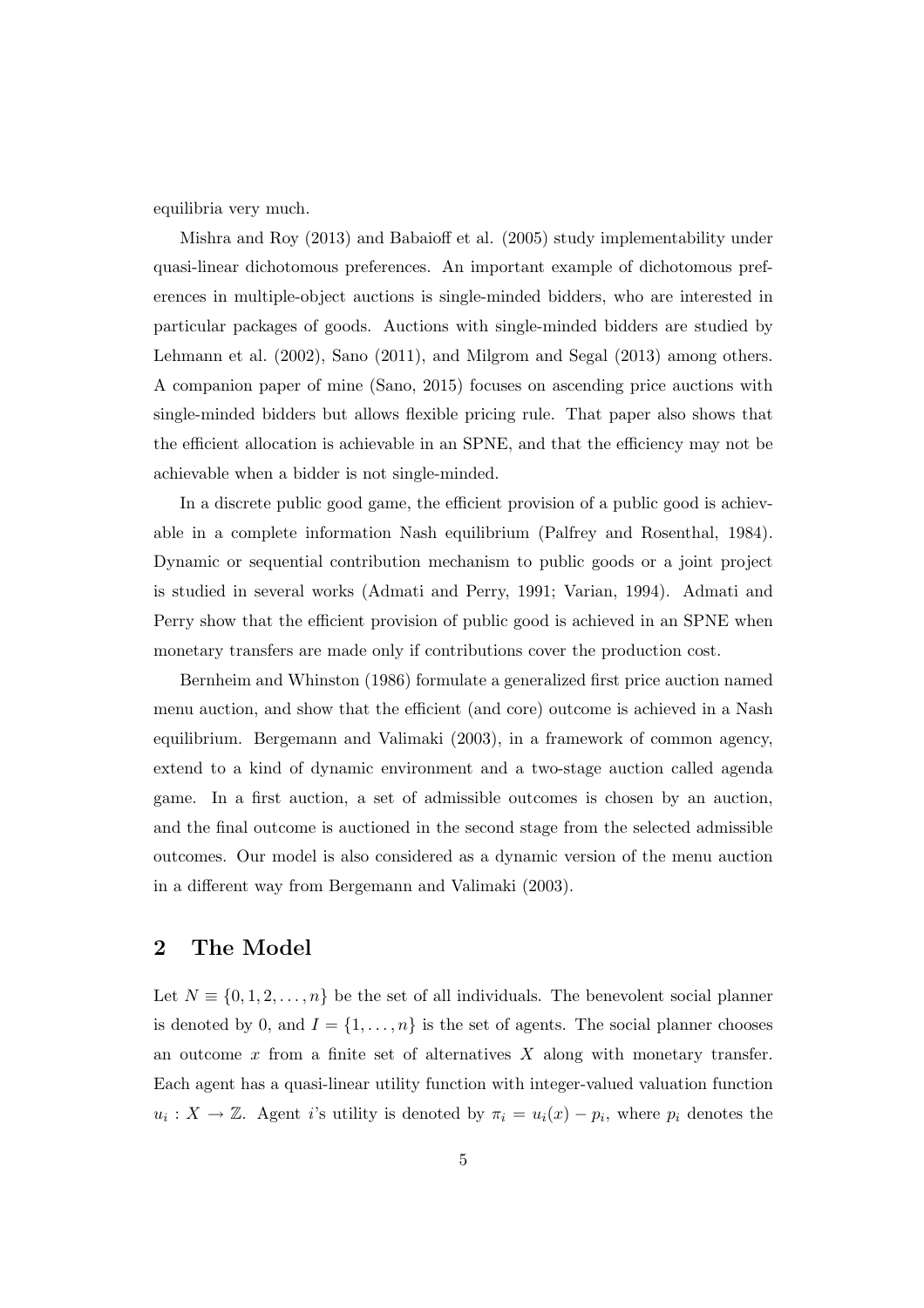monetary transfer to the planner. Each agent has dichotomous preferences: i.e., he has a non-empty set of interests and has the same value for each outcome of his interests. Let  $X_i \subset X$  be the set of *interests* of *i*. Agent *i*'s valuation function takes a form of

$$
u_i(x) = \begin{cases} v_i & \text{if } x \in X_i \\ 0 & \text{if } x \notin X_i \end{cases}.
$$
 (1)

Domain of values is bounded and denoted by  $V_i \equiv [\underline{v}_i, \bar{v}_i]$ .<sup>1</sup> It is possible for agents to have a negative value or cost  $v_i < 0$  for outcomes of interest. The social planner's personal utility function is given by  $\pi_0 = u_0(x) + \sum_I p_i$ , where  $u_0: X \to \mathbb{Z}$  (or R) is the planner's personal valuation function. We do not assume that  $u_0$  is dichotomous, however, *u*<sup>0</sup> is commonly known to each other.

We assume that each agent's interests  $X_i$  and domains of value  $V_i$  are all commonly known to each other including the planner. The state of the world is simply the vector of values,  $v = (v_1, \ldots, v_n) \in V \equiv \times_{i \in I} V_i \subset \mathbb{Z}^n$ . Moreover, we assume that the state *v* is commonly known to each agent but only the social planner does not know the state.

The objective of the social planner is to achieve an efficient outcome. Let  $X^*(v) \subseteq$ *X* be the set of efficient outcomes with respect to the state of the world *v*:

$$
X^*(v) \equiv \arg \max_{x \in X} \sum_{i \in N} u_i(x).
$$

Just for simplicity, the efficient outcome with respect to the true state is uniquely determined by  $X^*(v) = \{x^*\}.$ 

The social welfare function  $W(v)$  given a state of the world v is the maximum social welfare in the efficient outcome:

$$
W(v) = \max_{X} \sum_{N} u_i(x).
$$
 (2)

Similarly, we also consider the social welfare function when an agent *i* is silent, which is denoted by

$$
W_{-i}(v_{-i}) \equiv W(\underline{v}_i, v_{-i}).
$$
\n(3)

<sup>&</sup>lt;sup>1</sup>For simplicity of notation, a set of consecutive integers from *a* to *b* is denoted by [*a, b*].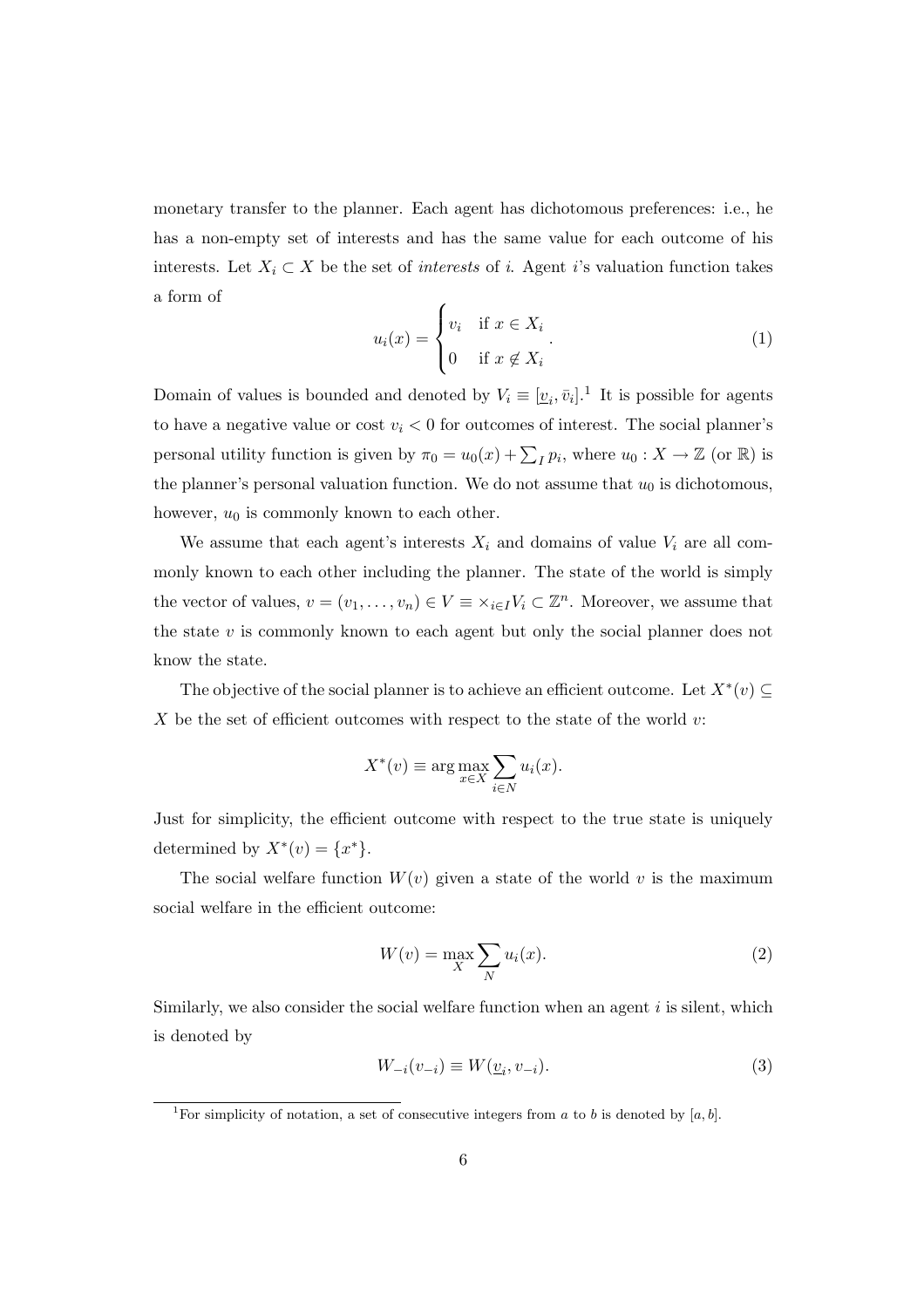### **2.1 Iterative Revelation Mechanism**

We consider an environment in which the planner is not able to directly ask each agent his value. The social planner gradually collects information about the state of the world via an "ask-price scheme" to find the efficient outcome. The planner offers prices (or subsidies) for achieving an outcome of their interests at once. When the planner offers  $p_i$  to agent *i* and he is willing to pay  $p_i$  (or receive  $-p_i$  when  $p_i < 0$ ) for  $x \in X_i$ , it implies  $v_i \geq p_i$ . Conversely, when agent *i* responds that he is not willing to pay  $p_i$ , it implies  $v_i < p_i$ <sup>2</sup> By asking many times, the planner iteratively identifies *v<sup>i</sup>* .

Formally, an *iterative revelation mechanism*  $\Gamma = (\{J^t, p^t\}_t, g, p)$  is defined as follows. For each round  $t = 1, 2, \ldots, J^t : H^{t-1} \to 2^I$  determines a set of agents whom the planner offers a price, where  $h^t \in H^t$  indicates a history at the end of round *t* with  $H^0 = \{\emptyset\}$ . The price the planner offers to agent  $i \in J^t(h^{t-1})$ is determined by  $p_i^t: H^{t-1} \to \mathbb{Z}$ . Each agent  $i \in J^t(h^{t-1})$  at *t* makes a report  $a_i^t \in \{yes, no\}$ . The mechanism terminates at *T* when  $J^{T+1}(h^T) = \emptyset$ . For each entire history  $h \in H$ , an outcome  $g(h) \in X$  and monetary transfers to the planner  $p(h) \in \mathbb{Z}^n$  are determined. A decision rule *g* along with an ask-price scheme  $\{J^t, p^t\}$ is sometimes called a *protocol*.

Using the responses by an agent up to *t*, the planner identifies the set of values *V*<sub>*i*</sub>(*h*<sup>*t*</sup>). Any value  $\tilde{v}_i \in V_i(h^t)$  is consistent with all the responses from *i*. Note that  $V_i(h^t)$  should have the form of  $V_i(h^t) = [\underline{v}_i(h^t), \overline{v}_i(h^t)]$  with  $V_i(h^0) = V_i$ . Let  $V(h^t) \equiv$  $\times_{i \in I} V_i(h^t)$  and  $V(h) = V(h^T)$ , which indicate set of possible states consistent with current and overall histories, respectively.

An ask-price scheme  $\{J^t, p^t\}_t$  is arbitrary, however, the decision function *g* and payment rule *p* are specified. We put several requirements for revelation mechanisms.

**Assumption 0 (Informative Query)** For any *t*, any  $h^{t-1}$ , and any  $i \in J^t(h^{t-1})$ ,  $p_i^t \in V_i(h^{t-1}) \setminus \{v_i(h^{t-1})\}.$ 

Informative query is natural and it is without loss of generality.

<sup>&</sup>lt;sup>2</sup>Revealed preference only implies  $v_i \leq p_i$  when an agent rejects the offer. However, we assume rejection is strict in order that the planner certainly identifies the efficient outcome.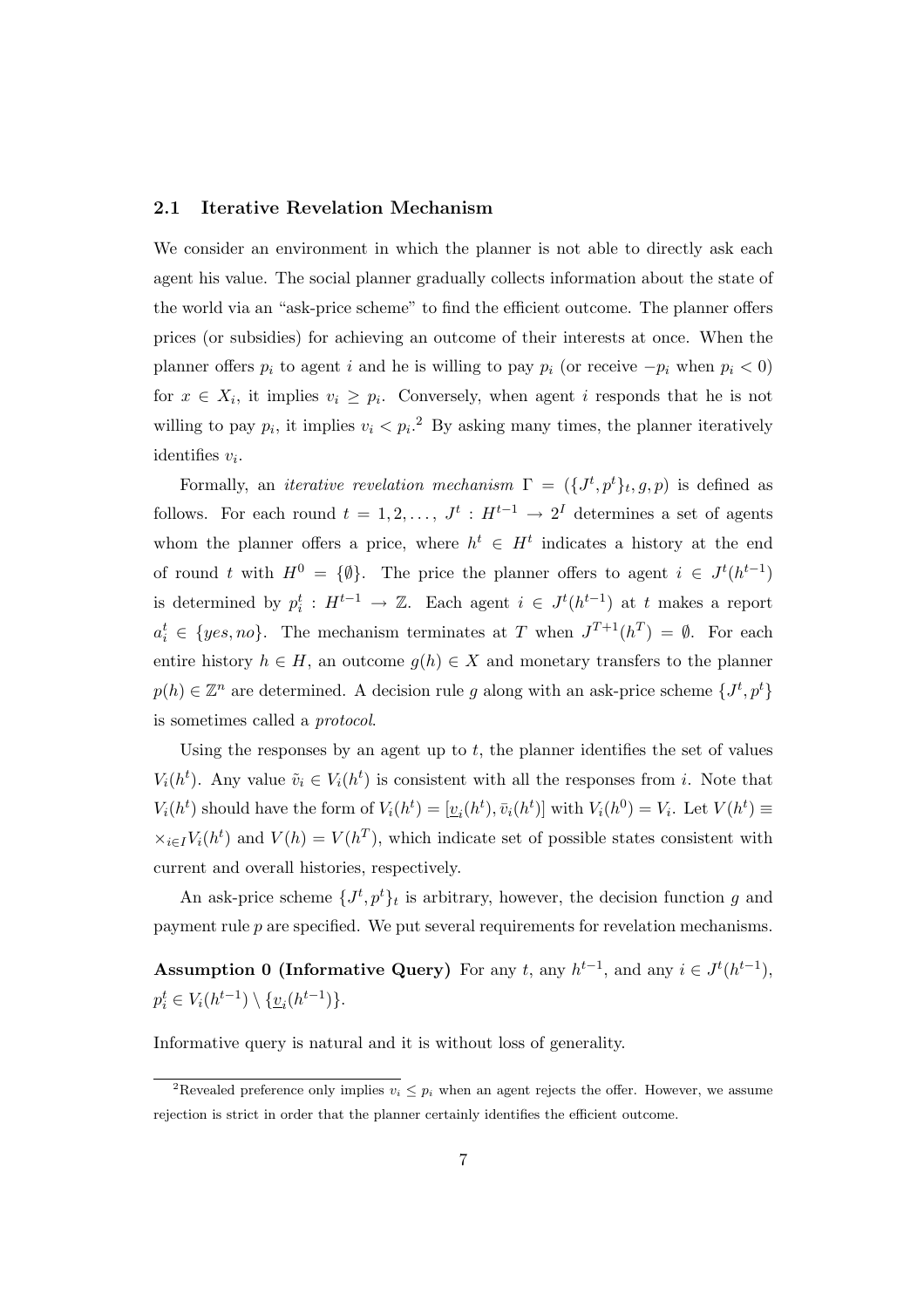**Assumption 1 (Efficiency)** For any profile of values  $\tilde{v} \in V(h)$ , the decision function  $g(h) \in X^*(\tilde{v})$ .

The Efficiency indirectly restricts a protocol  $\{J^t, p^t\}_t$  and determines a necessary condition for termination of a process. The social planner needs to continue the ask-price process until the efficient outcome is specified. At the same time, the planner does not have to uniquely determine a state from responses. Typically, a mechanism does not require the full revelation of agents' values, which implies economy of information transmission and preserving privacy. It is relaxed when considering limited communication.

**Assumption 2 (Pay-as-bid)** The payment rule is determined by

$$
p_i(h) = \begin{cases} \underline{v}_i(h) & \text{if } g(h) \in X_i \\ 0 & \text{if } g(h) \notin X_i \end{cases}.
$$

If the final outcome is of *i*'s interest, he needs to pay the minimum value in his revealed set. Equivalently, each agent pays the maximum amount that he said "yes" in the mechanism. Thus, this payment rule is a dynamic version of "pay-as-bid" mechanism and can be viewed as an extension of Bernheim and Whinston's (1986) menu auction.

Assumption 2 is restrictive from mechanism design point of view, which considers payment scheme that incentivizes agents. A justification for this assumption is that the social planner has to minimize communication to find the efficient outcome. Fadel and Segal (2009) show that there exists additional communication to calculate an ex post incentive compatible payment rule. If the communication cost may be large, the social planner might give up to collect additional information after the efficient outcome is identified. Then, she might have to employ the simplest payment rule that is individually rational.

Agents observe all the past information. A (pure) strategy  $\sigma_i \in \Sigma_i$  of agent *i* in an iterative revelation mechanism  $\Gamma$  is a profile of actions  $a_i(z) \in \{yes, no\}$  at every decision node  $z = (h^{t-1}, p_i^t)$  such that  $i \in J^t(h^{t-1})$ . The equilibrium concept is a subgame perfect Nash equilibrium (SPNE).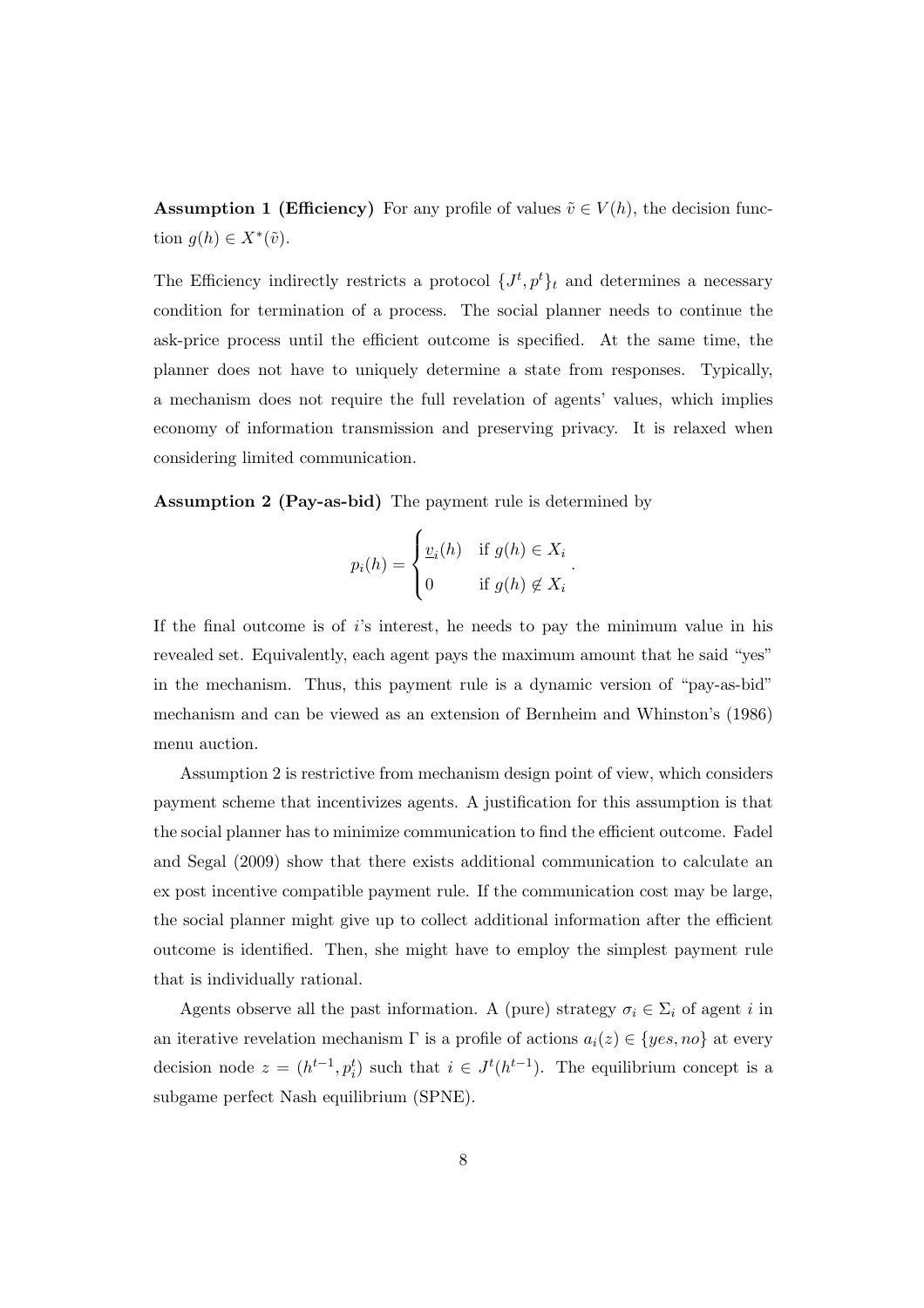## **3 Result**

To simplify the analysis, we mainly focus on a special case in which for all *t* and all  $h^{t-1}$ ,  $|J^t(h^{t-1})| = 1$ . It is easy to arrange the result to the case of general number of  $|J^t|$ , which is described later.

To state the main result, we introduce some notions and an additional assumption on tie-breaking rule. We introduce the notion of *target values*.

**Definition 1** The *target value*  $v_i^t$  of *i* at round *t* is defined by

$$
v_i^t \equiv \begin{cases} v_i & \text{if } v_i \in V_i(h^t) \\ \bar{v}_i(h^t) & \text{if } v_i > \bar{v}_i(h^t) \\ \underline{v}_i(h^t) & \text{if } v_i < \underline{v}_i(h^t) \end{cases}
$$
 (4)

Since agents observe all the past actions, they know the target value of each other. Note that  $v_i^t \in V_i(h^t)$ .

Because we consider complete information, we need to take care of ties in equilibrium. We impose the following pre-determined tie-breaking for simplicity.

**Assumption 3** The personal utility for the planner  $u_0$  is real-valued, and for any  $x, x' \in X$ , the difference  $u_0(x) - u_0(x')$  is not integral; i.e., for any state *v*,  $X^*(v)$  is singleton.

An alternative tie-breaking rule uses target values.

**Assumption 4** For each  $x \in \bigcap_{\tilde{v} \in V(h)} X^*(\tilde{v})$ , define

$$
\tau(x) \equiv \min\{\tau | \forall s \ge \tau, x \in X^*(v^s)\}.
$$

Then the decision function satisfies  $g(h) \in \arg \min \tau(x)$ .

This assumption does not mean that the social planner breaks ties in this manner, but is imposed just for analysis. Assumption 4 is important when the planner's personal utility *u*<sup>0</sup> takes integer values because a tie case is a general phenomenon and a tie arises in equilibrium. Roughly speaking, Assumption 4 requires that the efficient outcome is favored and chosen in equilibrium tie-breaking. At the same time, the efficient outcome is not favored at the off-equilibrium path tie-breaking.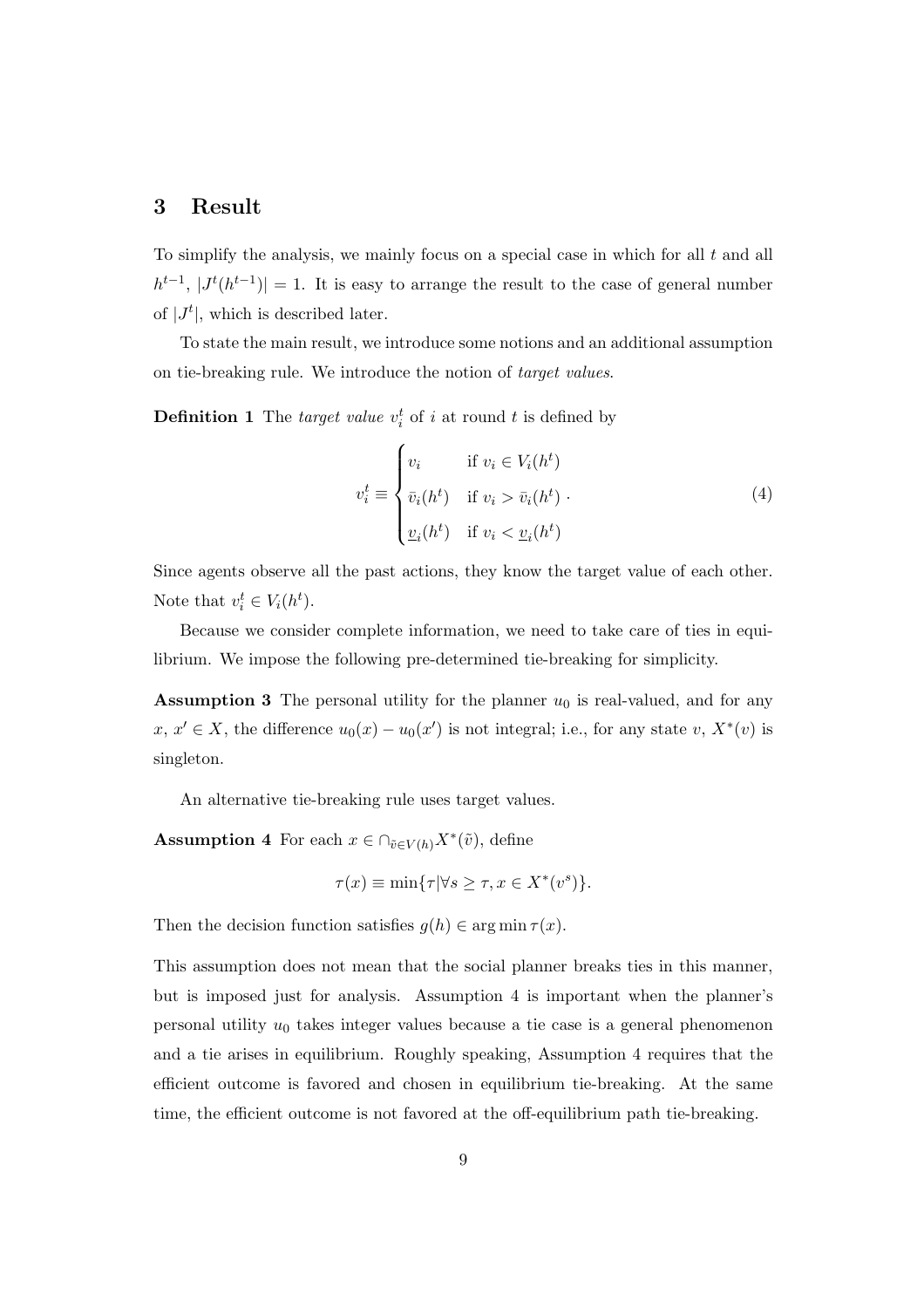**Definition 2** An agent *i*'s *marginal contribution* under *v* is

$$
M_i(v) \equiv W(v) - W_{-i}(v_{-i}).
$$
\n(5)

In addition, we use the notation  $M_i^t = M_i(v_i, v_{-i}^t)$  for the marginal contribution under the target values.

The main theorem of this paper is stated as follows. Notably, a specific strategy forms an SPNE for *every* iterative revelation mechanism.

**Theorem 1** *Suppose that Assumptions 1, 2, and 3 (or 4) hold. In every iterative revelation mechanism, there exists an SPNE in which each agent i takes the following strategy:*

$$
a_i(h^{t-1}, p_i^t) = \begin{cases} yes & \text{if } p_i^t \le \lceil v_i - M_i^{t-1} \rceil \\ no & \text{otherwise} \end{cases} . \tag{6}
$$

*The equilibrium outcome is efficient.*

All proofs are in the Appendix.

An intuition of Theorem 1 is given as follows. By definition of target values, each agent *j* is willing to pay at most  $v_j^{t-1}$  given the observed actions. Suppose that agents would foresee that the equilibrium outcome is efficient under the current information,  $x \in X^*(v^{t-1})$ , and that agent *i* makes an action at round *t* and  $M_i^{t-1} > 0$ . A positive marginal contribution indicates the expected outcome  $X^*(v^{t-1})$  are of *i*'s interests. By definition of marginal contribution, *i* can make  $X^*(v^t)$  remain the same by revealing  $v_i^t \ge v_i - M_i^{t-1}$ . Thus, i needs to say yes for any price  $p_i^t \le v_i - M_i^{t-1}$ and say no for any higher price to reduce the payment.

Agents tell lies in equilibrium. They report no for a price over  $v_i - M_i^{t-1}$  to reduce their payments. An interesting property is that the equilibrium strategy is independent of the detail of an ask-price process although agents use all the past responses and true values of the other agents. Particularly, the strategy (6) constitutes an SPNE even if agents do not know whom and how much the social planner will ask in the future.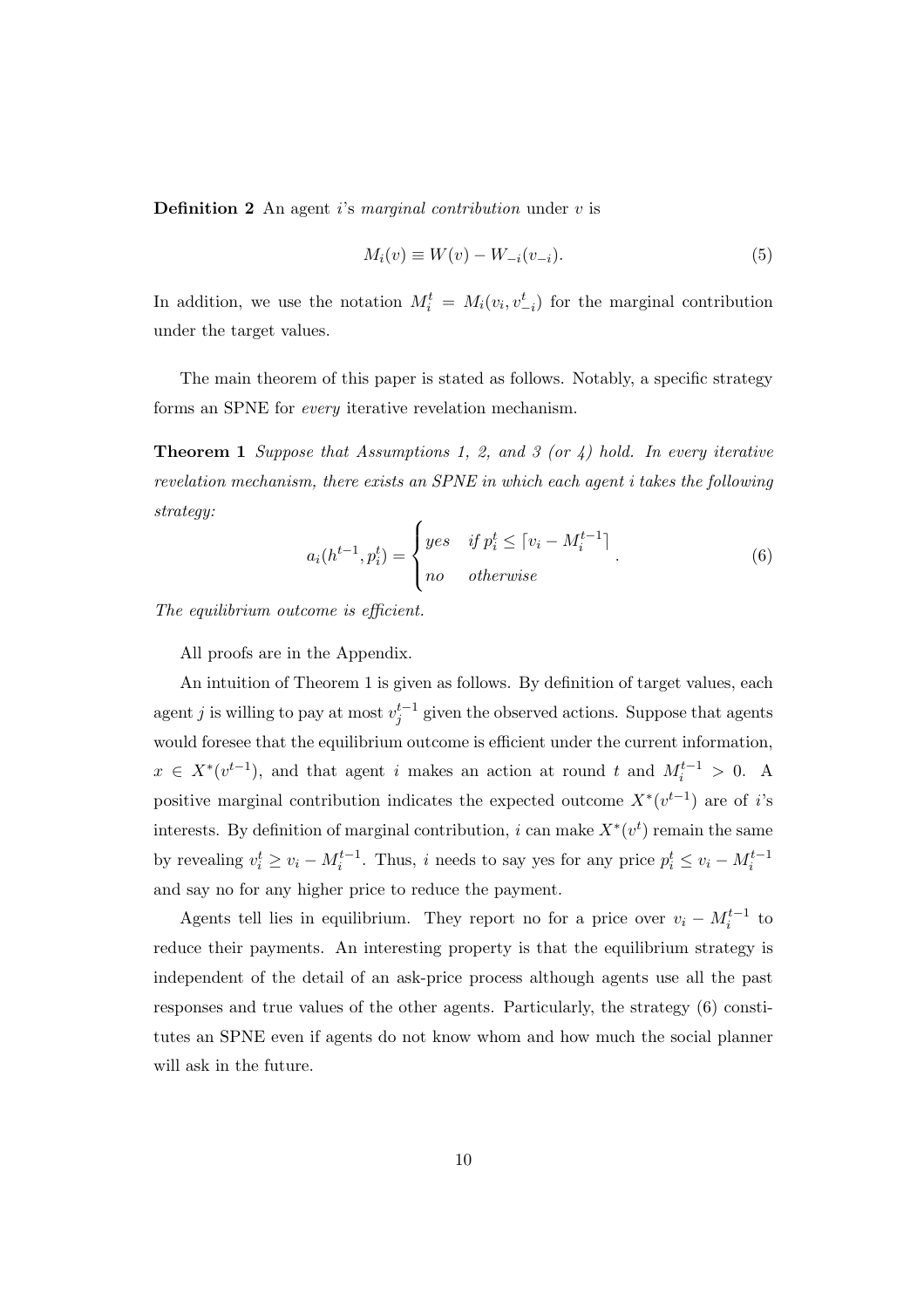### **3.1 Core**

In addition to the efficiency result of Theorem 1, the equilibrium outcome is located in the core with respect to the true state of the world. To consider the core property of the allocation problem, we additionally impose the excludability on the feasible outcomes *X*.

**Definition 3** A set *X* of alternatives satisfies the *excludability* if the following holds; For each subset of agents  $J \subset I$ , there exists a set of feasible alternatives, denoted by  $X(J) \subset X$ , achievable for  $J \cup \{0\}$ , and for each  $i \notin J$ ,  $X_i \cap X(J) = \emptyset$ .

The excludability holds for various environment such as private goods allocation (auction) problems and club goods. The excludability implies that any coalition including the social planner can exclude agents outside the coalition. The coalition value of *J* is defined as the maximum social welfare generated by *J*. The coalition value function or characteristic function)  $\omega: 2^N \times V \to \mathbb{R}$  is defined in a standard manner by

$$
\omega(J; v) = \begin{cases} \max_{X(J_{-0})} \sum_{j \in J} u_j(x) & \text{if } 0 \in J \\ 0 & \text{if } 0 \notin J \end{cases}
$$
 (7)

In this formulation, we assume that the social planner has the authority to implement an outcome *x* and thus any coalition by agents only generates zero value. A payoff profile is in the core if it is efficient, individually rational, and not blocked by any coalition. The core given a state of the world is denoted by

$$
C(\omega, v) = \{ \pi \in \mathbb{R}^{n+1} | (\forall i \in N) \pi_i \ge 0, (\forall J \subseteq N) \sum_{j \in J} \pi_j \ge \omega(J, v) \}.
$$

The following theorem states that the payoff profile associated with Theorem 1 is in the core. In the above definition of core, the social planner is also included as a player. This implies that in public goods provision, for example, the government's revenue from agents covers the provision cost. Similarly, in a double auction with single-unit demand and supply, a Walrasian auctioneer has no budget deficit in equilibrium.

**Theorem 2** *Suppose that X satisfies the excludability. The equilibrium outcome associated with Theorem 1 is in the core with respect to the true state of the world.*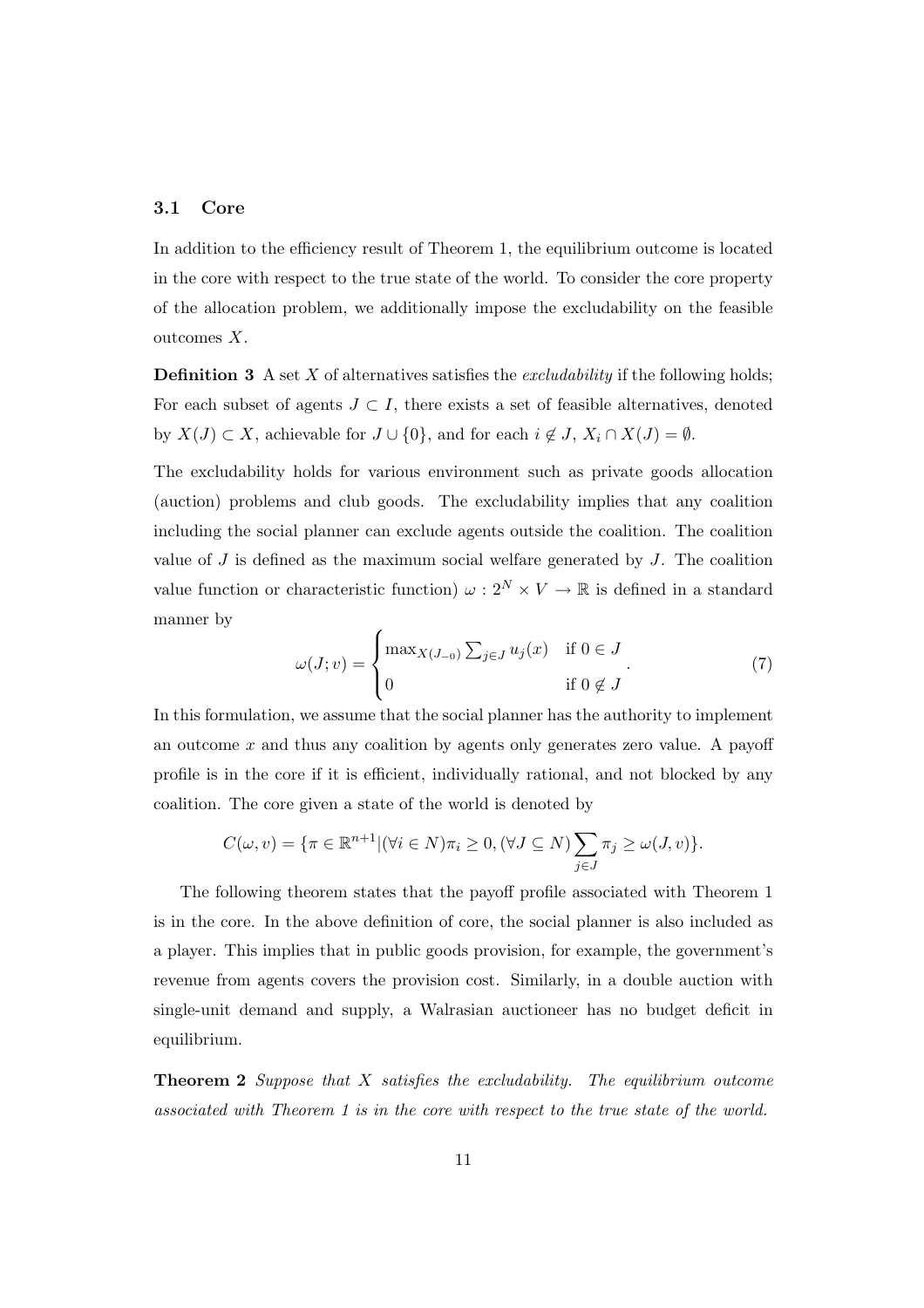# **3.2** When  $|J^t| \ge 2$

The above result is easily arranged to the case where the social planner can simultaneously ask prices to many agents. The equilibrium strategy for such cases is basically the same as Theorem 1, but some coordination of responses is necessary to avoid a kind of tragedy, in which many agents simultaneously say no and their contributions fall short to the efficient outcome. Thus, a coordination problem should be solved in each round.

**Corollary 1** *Suppose*  $|J^t|$  *can be more than 1. In every iterative revelation mechanism, there exists a following SPNE: for any history*  $h^{t-1}$  *and*  $(J^t, p^t)$ *, find a maximal* set  $J_n^t \subseteq \overline{J}^t \equiv \{i \in J^t | v_i - M_i^{t-1} < p_i^t \leq v_i\}$  satisfying the following conditions:

- *1. Agent i says no if*  $i \in J_n^t$  *or if*  $p_i^t > v_i$ ,
- 2. Agent i says yes if  $i \in \bar{J}^t \setminus J_n^t$  or if  $p_i^t \leq \lceil v_i M_i^{t-1} \rceil$ ,
- *3.*  $X^*(v^{t-1}) \subseteq X^*(v^t)$ .

It is obvious that our result is not affected even when the social planner can ask multiple prices to an agent. For example, we have the same equilibrium when the planner ask a set of prices  $\{p_{i1}^t, \ldots, p_{ik}^t\}$  to agent *i* in a round. Agent *i* responds with the maximum price that he accepts (or says yes) among the offered prices. Note that a direct revelation of a value is equivalent to asking a set of prices  $\{v_i, v_i + 1, \ldots, \bar{v}_i\}.$ Then, Theorem 1 shows that in a direct revelation pay-as-bid mechanism, there exists an efficient Nash equilibrium as a corollary, which is a known result.

**Corollary 2 (Bernheim and Whinston, 1986)** *In a one-shot (static) menu auction, there exists an efficient Nash equilibrium, in which each agent submits a bid of*  $b_i = [v_i - M_i(v_i, b_{-i})].$ 

## **3.3 Limited Communication**

We have considered the efficient allocation rule and assumed that the social planner can ask as many questions as possible until the efficient outcome is specified. However, the social planner often has communication constraints that prevent from so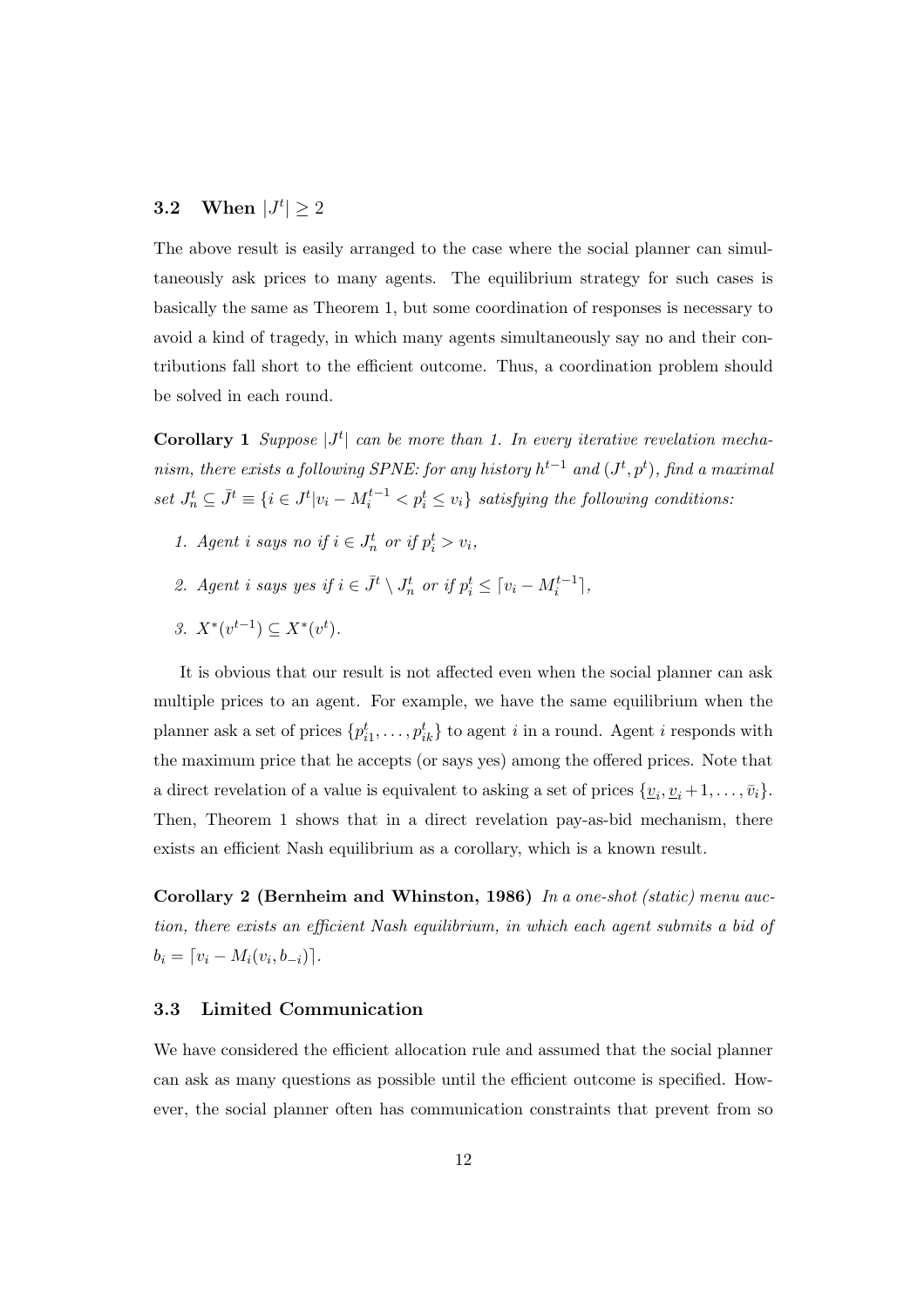many questions. For example, the planner may be able to ask only a limited number of questions to each agent or in total. Alternatively, it may take a cost to ask an agent a question. In the presence of communication constraints, the social planner may not or cannot specify the efficient outcome but carefully designs a protocol that finds an approximately efficient outcome. In a single-object auction problem, Blumrosen et al. (2007) and Kos (2012) examine an informationally efficient protocol that maximizes the social welfare given a limited number of actions.<sup>3</sup> However, it is quite challenging to answer the question how we can maximize social welfare in a more general allocation problem with limited communication.

In the current study we do not consider any specific form of communication constraints or algorithmic methods that increase social welfare. Instead, we drop Assumption 1 and extend the previous result to a wide range of allocation rules consistent with limited communication.

For any protocol  $({J^t, p^t}, g)$ , let  $\phi: V \to H$  be a mapping from a state to the associated history, assuming sincere reporting by agents. That is,  $\phi$  is an inverse mapping of  $V(h)$ . Then, a direct allocation rule  $f: V \to X$  associated with  $(f^{t}, p^{t}, g)$  is formulated as  $f = g \circ \phi$ . The efficient allocation rule is denoted by  $f^*$ and

$$
f^*(v) \in \arg\max_X \sum_{i \in N} u_i(x).
$$

An allocation rule f is said to be *monotone* if for all  $i \in I$ , all  $v \in V$ , and all  $\tilde{v}_i > v_i$ ,

$$
f(v) \in X_i \Rightarrow f(\tilde{v}_i, v_{-i}) \in X_i.
$$

Moreover, an allocation rule f is said to be *strongly monotone* if for all  $i \in I$ , all  $v \in V$ , and all  $\tilde{v}_i > v_i$ 

$$
f(v) \in X_i \Rightarrow f(\tilde{v}_i, v_{-i}) = f(v).
$$

An iterative revelation mechanism Γ is said to be *(strongly) monotone* if the associated direct allocation rule *f* is (strongly) monotone. Given a strongly monotone

 ${}^{3}$ See Blumrosen and Feldman (2013) as well.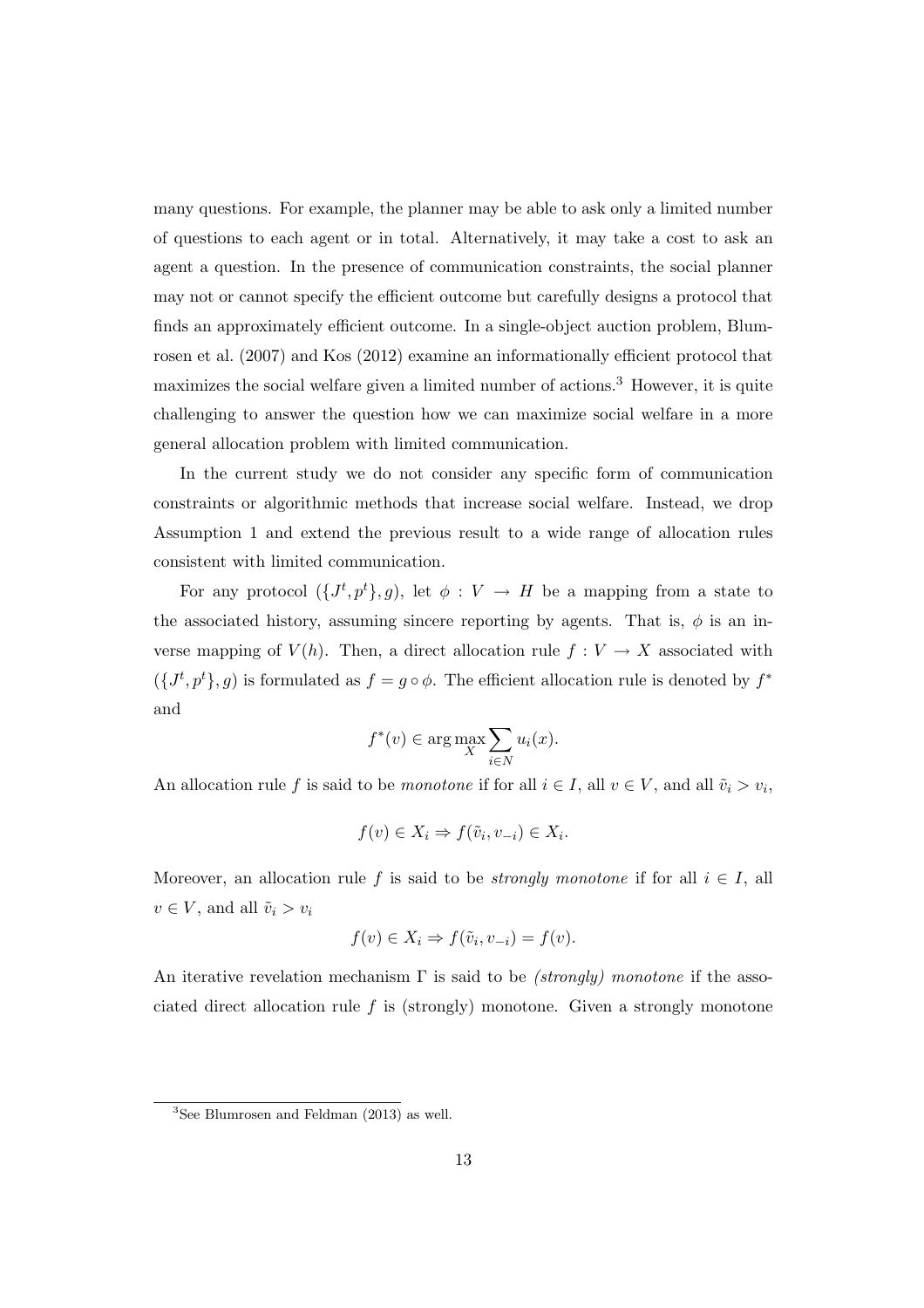allocation rule f, the *critical value*  $c_i^f$  $\int_i^J (v_{-i})$  is defined by

$$
c_i^f(v_{-i}) = \begin{cases} \min\{\tilde{v}_i \in V_i | f(\tilde{v}_i, v_{-i}) \in X_i\} & \text{if exists} \\ \bar{v}_i + 1 & \text{otherwise} \end{cases}
$$
(8)

The following theorem states that if an iterative revelation mechanism  $\Gamma$  is strongly monotone, there exists an SPNE in which each agent takes a threshold strategy, and the allocation rule *f* is implemented in the equilibrium.

**Theorem 3** *Suppose that Assumptions 2 and 3 (or 4) hold. If an iterative revelation mechanism* Γ *is strongly monotone, then there exists an SPNE in which each agent i takes the following strategy:*

$$
a_i(h^{t-1}, p_i^t) = \begin{cases} yes & if \ p_i^t \le c_i^f(v_{-i}^{t-1}) \\ no & otherwise \end{cases} \tag{9}
$$

*The SPNE implements f.*

Notice that the efficient allocation rule *f ∗* is strongly monotone. The critical value for the efficient allocation rule is given by  $c_i^f$  $\int_i^J (v_{-i}) = [v_i - M_i(v)]$ , thus that Theorem 3 is a generalization of Theorem 1.

# **4 Incentive Compatibility**

Theorem 1 shows that any iterative revelation mechanism achieves efficiency in an SPNE but each agent may strategically misreport his preferences. Moreover, each agent uses the others' true values, so the result critically relies on the complete information. We are naturally interested in incentive compatible mechanism. We here consider ex post incentive compatibility.

**Definition 4** An iterative revelation mechanism is *ex post incentive compatible* if for any state *v* and any history, sincere reporting is an ex post equilibrium:

$$
a_i(h^{t-1}, p_i^t) = \begin{cases} yes & \text{if } p_i^t \le v_i \\ no & \text{otherwise} \end{cases}.
$$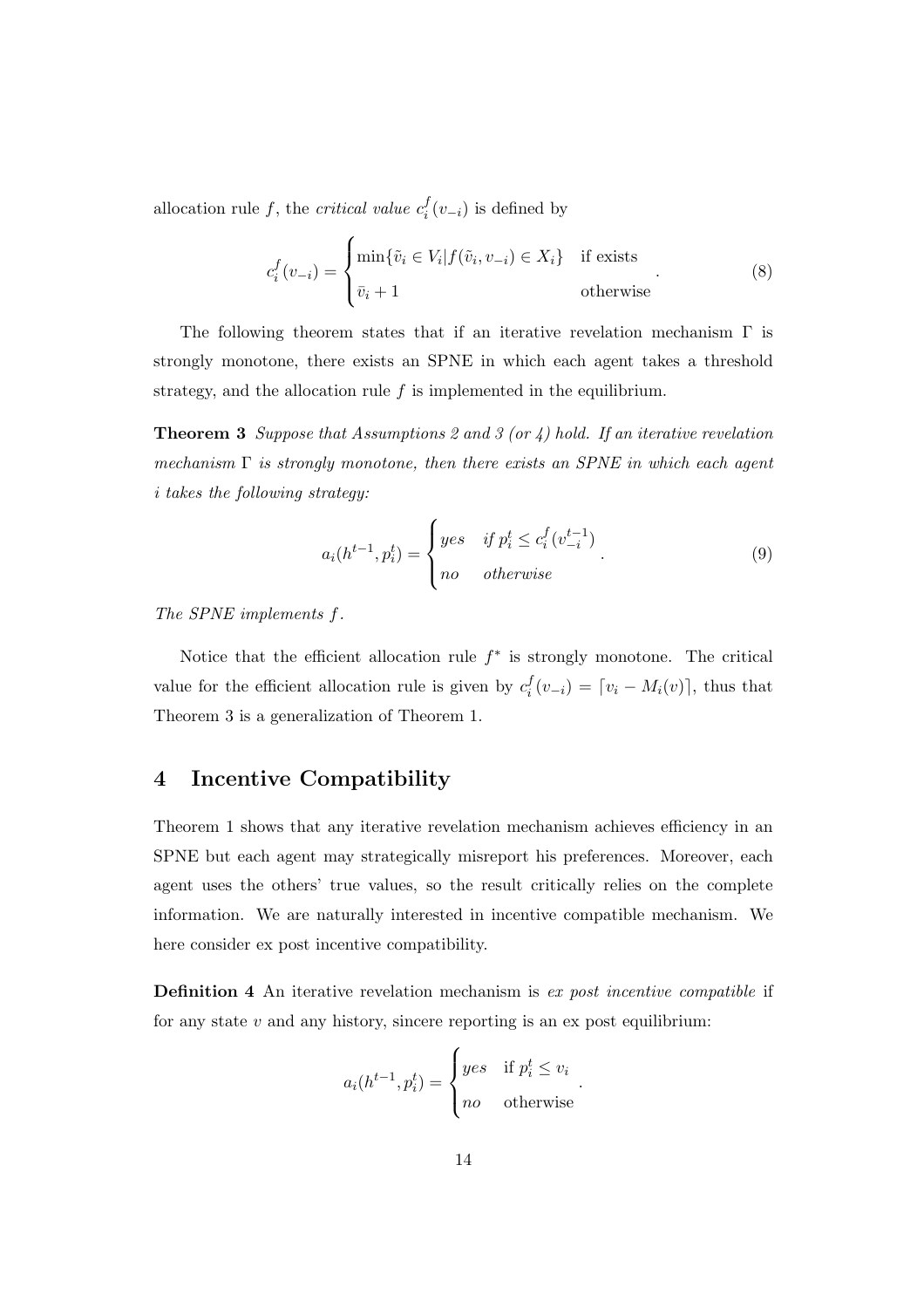In addition to the ex post incentive compatibility, we also impose tightness for a mechanism.

**Definition 5** An iterative revelation mechanism associated with *f* is *tight* if for all *t* and all  $h^t$ , it holds that  $i \notin J^{t+1}(h^t)$  if  $\forall \tilde{v} \in V(h^t)$ ,  $f(\tilde{v}) \notin X_i$  or if  $\forall \tilde{v} \in V(h^t)$ ,  $f(\tilde{v}) \in$ *X<sup>i</sup>* . An iterative revelation mechanism associated with *f* is *weakly tight* if for all *t* and all  $h^t$ , it holds that  $i \notin J^{t+1}(h^t)$  if  $\forall \tilde{v} \in V(h^t)$ ,  $f(\tilde{v}) \notin X_i$ .

Notice that if  $\forall \tilde{v} \in V(h^t), X^*(\tilde{v}) \cap X_i = \emptyset$  or  $X^*(\tilde{v}) \subseteq X_i$ , the social planner does not have to specify agent *i*'s value any further since *i*'s value is no longer critical for determining the efficient outcome. A smart social planner would only ask questions relevant to determining the efficient outcome.

**Theorem 4** *If an iterative revelation mechanism is monotone, ex post incentive compatible, and weakly tight, and satisfies Assumptions 0 and 2, then it is an ascendingprice mechanism:*  $p_i^s < p_i^t$  *for all i and all*  $s < t$ .

As a corollary of Theorem 4, the English auction is a unique iterative mechanism that is efficient and ex post incentive compatible in a single-object auction.

**Corollary 3** *In a single-object auction environment, the English auction is a unique iterative revelation mechanism that is efficient, ex post incentive compatible, and tight, and has the pay-as-bid monetary transfer.*

Theorem 4 provides several findings along with a knowledge from ascending price auctions theory. When we focus on "ascending-price auctions," the following result is known.

**Proposition 1 (Ausubel and Milgrom, 2002; etc.)** *There exists an efficient and incentive compatible ascending-price mechanism if for any state v, coalition value function is submodular: for any*  $J' \subseteq J$ ,

$$
\omega(J' \cup i; v) - \omega(J'; v) \ge \omega(J \cup i; v) - \omega(J; v).
$$

It is easily verified that in many environments of dichotomous preferences, the coalition value function is not submodular. Roughly speaking, the submodular condition corresponds to substitutes condition, whereas dichotomous preferences typically exhibit complementarity. In a public good problem, for example, each agent's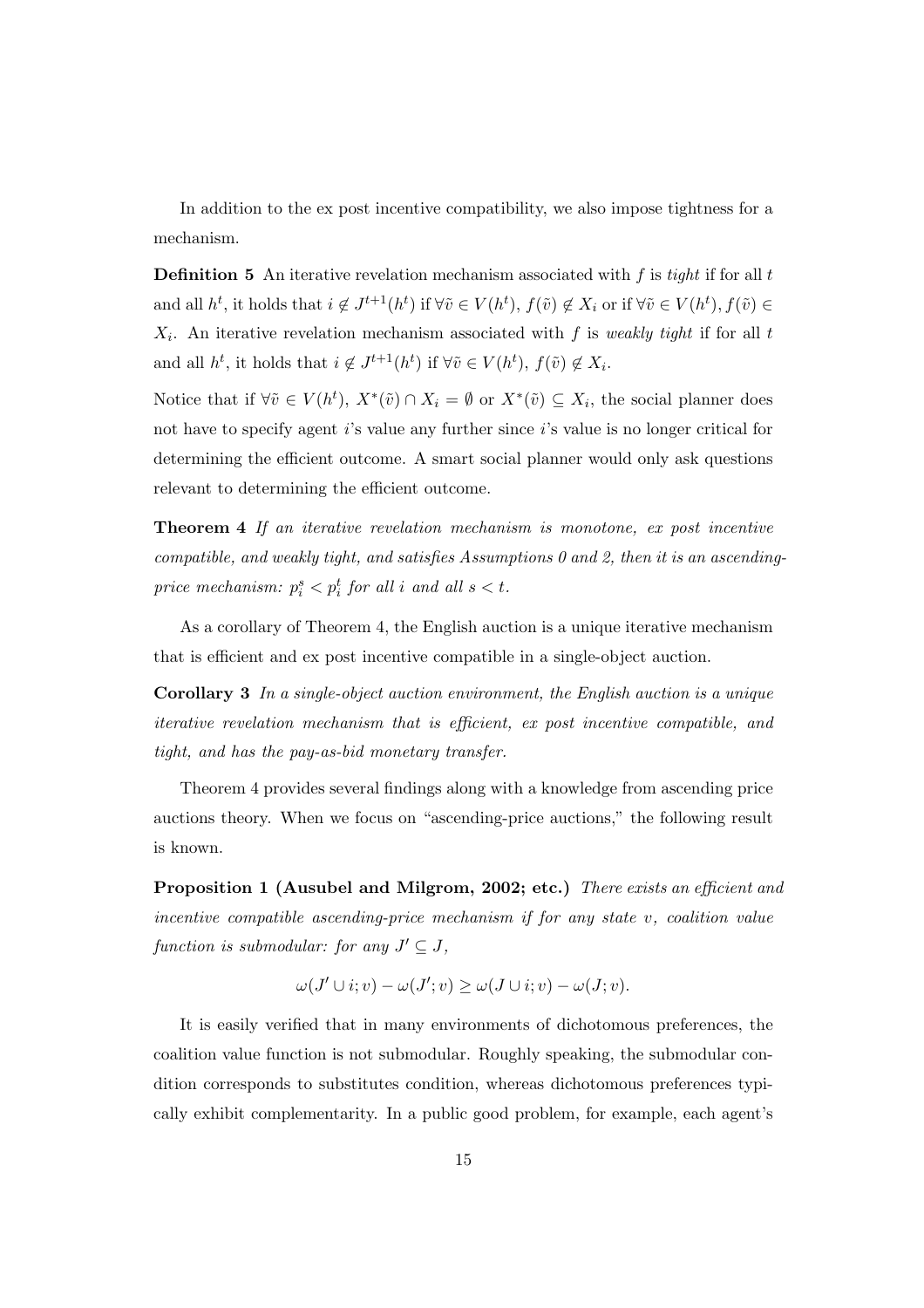marginal contribution to the economy  $\omega(J) - \omega(J_{-i})$  is non-decreasing in the size of the economy *J*. Thus, there exists no incentive compatible iterative revelation mechanism in general.

The negative result depends on both the pay-as-bid pricing rule and tightness. Fadel and Segal (2009) show that even when we drop Assumption 2, an efficient protocol may not be implemented in ex post equilibrium. This is because an ex post incentive compatible payment rule is equivalent to that of the Vickrey-Clarke-Groves mechanism, whereas an efficient protocol may not collect information enough to calculate the Vickrey-Clarke-Groves payments. However, Fadel and Segal also show that every efficient allocation rule (protocol) is implemented in Bayesian Nash equilibrium using a payment rule similar to the "AGV mechanism." In the multi-object auction model, Mishra and Parkes (2007) propose an ex post incentive compatible ascending auction for general valuations, which does not satisfy pay-as-bid rule or tightness.

## **5 Conclusion**

Iterative revelation mechanism is a class of indirect mechanisms in which the social planner iteratively asks a binary choice question and identifies the state of the world after a sequence of questions and responses. With complete information and dichotomous preferences, the efficient outcome is achievable in an SPNE regardless of the way of asking prices. However, agents strategically misreport their values contingent on the others' past responses. From the perspective of incentive compatibility, price asking scheme must be monotonic. However, an incentive compatible iterative revelation mechanism often fails to exist in general.

We have assumed that the planner has knowledge about agents' interests. It is an open question when the planner does not know agents' interests and needs to ask their interests too. Another extension is relaxing the assumption of dichotomous preferences. Knowledge from combinatorial auctions tells us that there exists an incentive compatible ascending combinatorial auctions when goods are substitutes. Unfortunately, however, Sano (2015) shows that in the presence of complementarities, an ascending combinatorial auction does not achieve the efficiency in SPNE.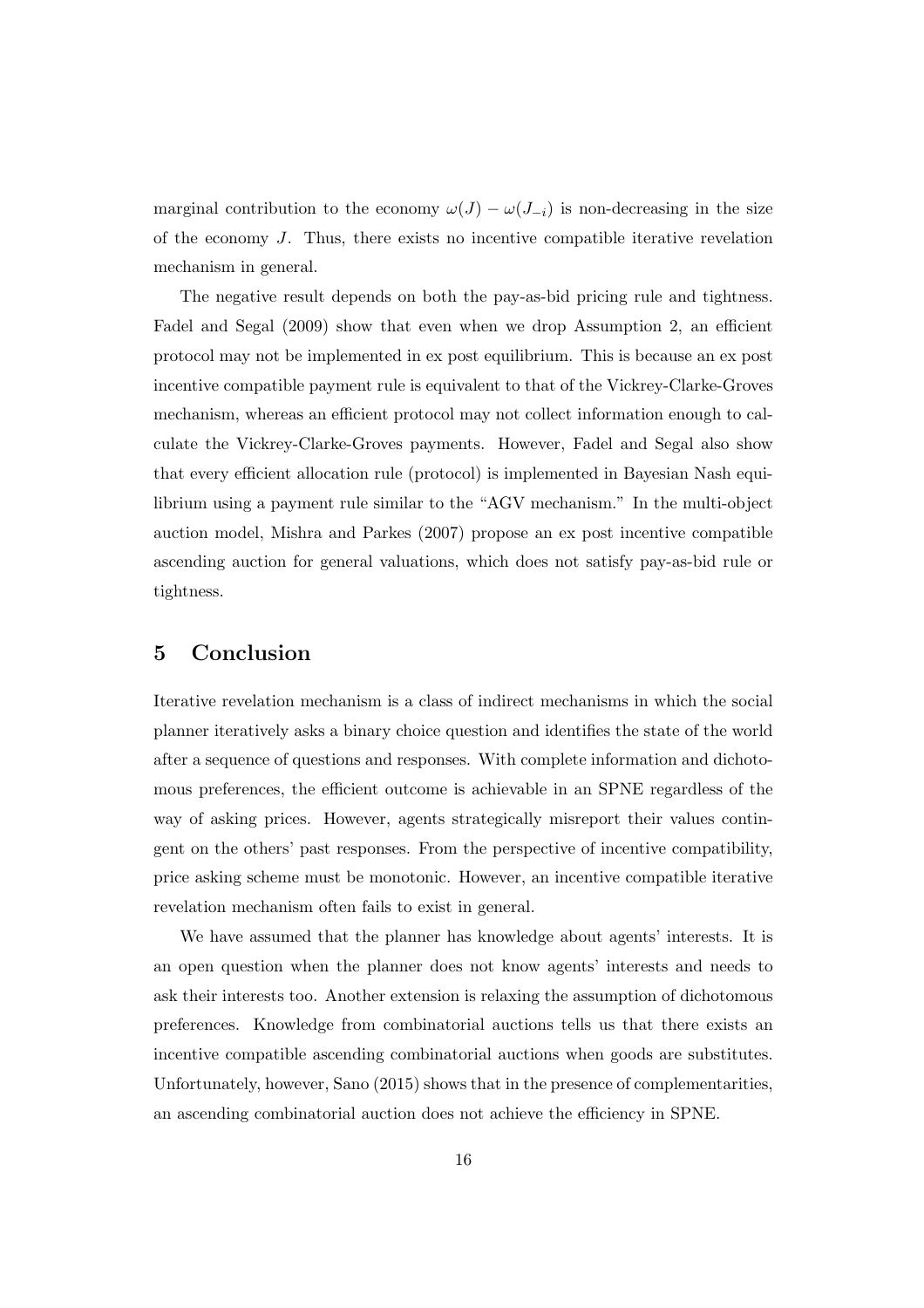# **A Proofs**

In the proofs, we use the following fact that is easily verified: if  $X^*(v) \cap X_i \neq \emptyset$ , then  $X^*(\tilde{v}_i, v_{-i}) \subseteq X_i$  for all  $\tilde{v}_i > v_i$ . In addition, the set of agents whose interests include *x* is denoted by  $N(x) \equiv \{i \in I | x \in X_i\}.$ 

## **A.1 Proof of Theorem 1**

We give the proof under Assumption 4 here. Proof under Assumption 3 is similar and omitted. Under Assumption 4,  $u_0$  is integer, and  $M_i(v)$  is integer for all  $v$  too.

For each subgame starting from a decision node  $z = (h^{t-1}, p_i^t)$ , let  $I(z)$  be the set of all agents who make actions in the subgame. In addition, let  $\tau^{\leq t}(x) = \min{\tau | (t \geq 0)}$  $\forall s \geq \tau$ ,  $x \in X^*(v^s)$ , and define  $X^*(h^t) \equiv \arg \min_{x \in X^*(v^t)} \tau^{\leq t}(x) \subseteq X^*(v^t)$ . An outcome in  $X^*(h^t)$  is denoted by  $x^t \in X^*(h^t)$ . We prove by backward induction. **Step 1.**  $|I(z)| = 1$ ; That is, agent *i* is a unique agent who makes actions in the

subgame from *z*.

Step 1.1. Suppose that  $x^{t-1} \notin X_i$  for all  $x^{t-1} \in X^*(h^{t-1})$ . It implies  $W(v^{t-1}) =$ *W*<sub>−*i*</sub>( $v^{t-1}$ ) and  $M_i^{t-1} = 0$ .

Suppose  $v_i < u_i(h^{t-1}) = v_i^{t-1}$ . Further suppose that there is a path achieving an outcome  $\tilde{x} \in X_i$ . (If not, any action profile is optimal in the subgame and we have done.) Then, agent *i*'s payment must be  $p_i = \underline{v}_i(h^T) > \underline{v}_i(h^{t-1}) > v_i$ . Thus, the resulting payoff is  $v_i - p_i < 0$ . When agent *i* plays the proposed strategy, he reports as if he has a value  $v_i^{t-1} = \underline{v}_i(h^{t-1})$ . Hence,  $\underline{v}_i(h^{t-1}) \in V_i(h^s)$  for all  $s \ge t$ and  $v^t = v^{t-1} = (\underline{v}_i(h^{t-1}), v_{-i}^{t-1}) \in V(h)$ . By the efficiency of the mechanism, the resulting outcome is  $g(h) = x \notin X_i$  and *i*'s payoff is 0.

Suppose  $v_i \in V_i(h^{t-1})$  and  $v_i = v_i^{t-1}$ . Further suppose that there is a path achieving an outcome  $\tilde{x} \in X_i$ . Let  $\tilde{V}_i(h) = [\underline{\tilde{v}}_i(h), \overline{\tilde{v}}_i]$  be the revealed set at the termination of such a path. Since  $V_j(h) = V_j(h^{t-1})$  for all  $j \neq i$ ,  $\tilde{x} \in X^*(\underline{\tilde{v}}_i(h), v_{-i}^{t-1})$ . By  $\tilde{x} \notin X^*(v_i, v_{-i}^{t-1})$ , we have  $v_i < \tilde{v}_i(h) = p_i(h)$ , and agent i results in a negative payoff. When agent *i* plays the proposed strategy, he results in zero payoff by the same argument in the previous paragraph.

Suppose  $v_i > \bar{v}_i(h^{t-1}) = v_i^{t-1}$ . Since  $x^{t-1} \notin X_i$  and  $V_i(h) \subseteq V_i(h^{t-1})$ , the final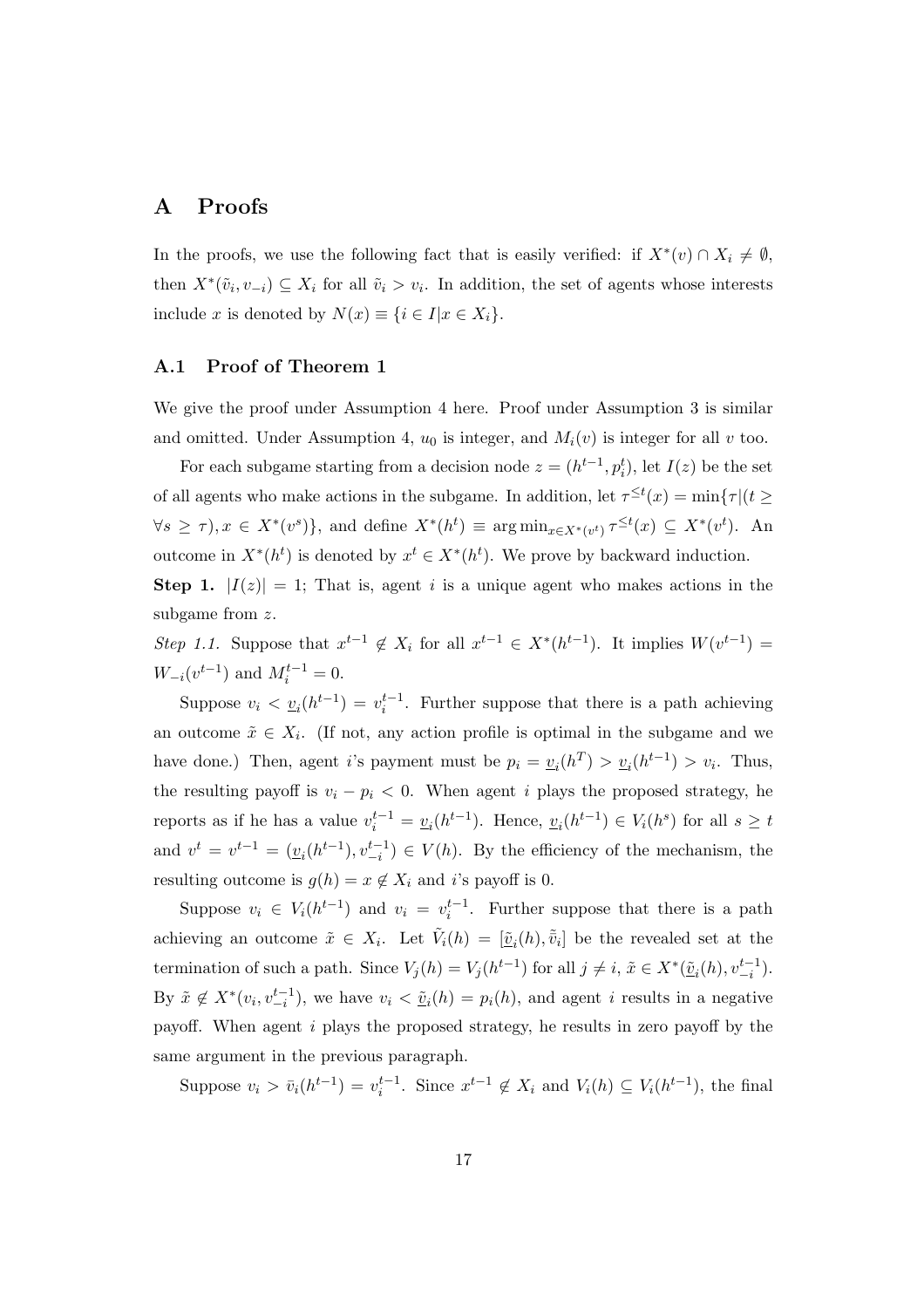outcome must be  $x^{t-1}$  regardless of *i*'s actions, thus we have done. *Step 1.2.* Suppose that there exists  $x^{t-1} \in X_i$  and  $M_i^{t-1} \geq 0$ .

Suppose  $v_i < \underline{v}_i(h^{t-1}) = v_i^{t-1}$ . Since  $x^{t-1} \in X^*(\underline{v}_i(h^{t-1}), v_{-i}^{t-1})$ , we have  $x^{t-1} \in$  $X^*(\tilde{v}_i, v_{-i}^{t-1})$  for all  $\tilde{v}_i \in V_i(h)$  regardless of *i*'s actions. For payment minimization, it is optimal to report as if he has a value of  $v_i(h^{t-1})$ . This is consistent with the proposed strategy.

Suppose  $v_i \geq v_i(h^{t-1})$  and  $v_i^{t-1} = \min\{v_i, \bar{v}_i(h^{t-1})\}\.$  Consider the terminal revealed set  $\tilde{V}_i(h)$  of i satisfying  $g(h) \in X_i$ . For all  $\tilde{v}_i \in \tilde{V}_i(h)$ ,  $(\tilde{v}_i, v_{-i}^{t-1}) \in V(h)$  and

$$
\tilde{v}_i + \sum_{j \in N(g(h))} v_j^{t-1} + u_0(g(h)) \ge W_{-i}(v_{-i}^{t-1}).\tag{10}
$$

Inequality (10) is equivalent to  $\tilde{v}_i \ge v_i - M_i^{t-1}$ . Hence,  $\underline{\tilde{v}}_i(h) \ge v_i - M_i^{t-1}$  is necessary and sufficient for  $g(h) \in X_i$ . When  $\underline{v}_i(h^{t-1}) \ge v_i - M_i^{t-1}$ , we have  $g(h) \in X_i$ regardless of *i*'s actions. Hence, the proposed strategy is optimal by the payment minimization. When  $v_i(h^{t-1}) < v_i - M_i^{t-1}$ , the final outcome is  $x^{t-1} \in X_i$  or some  $\tilde{x} \notin X_i$ . The resulting payoff for  $\tilde{x}$  is 0. When agent *i* plays the proposed strategy,  $v_i - M_i^{t-1} \in V_i(h)$  and thus  $g(h) = x^{t-1}$ . In addition, agent i says no at  $s \ge t$  for any  $p_i^s > v_i - M_i^{t-1}$  and thus  $p_i(h) \le v_i - M_i^{t-1}$ . Hence, *i*'s payoff is  $v_i - p_i(h) \ge M_i^{t-1} \ge 0$ . (On the other hand, if under the proposed strategy  $p_i(h) < v_i^{t-1} - M_i^{t-1}$ , then it holds that  $\underline{v}_i(h^T) + \sum_{N(g(h))} v_j^{t-1} + u_0(g(h)) < W_{-i}(v_{-i}^{t-1}),$  which is a contradiction. Thus  $p_i(h) = v_i - M_i^{t-1}$ .)

Therefore, the proposed strategy is optimal. Under the strategy, it holds that  $x^{t-1} \in X^*(v^t)$  for all *t* and  $g(h) \in X^*(h^{t-1})$  in equilibrium by the tie-breaking rule. **Step 2.**  $|I(z)| = m \ge 2$ . In addition, the proposed strategy consists an SPNE for all  $m' \leq m-1$  and  $|I(z)| = m'$ . In addition, after each action of agent *i* at round *t*,  $|I(h^t, p_j^{t+1})| = m - 1.$ 

Step 2.1. Suppose that  $x^{t-1} \notin X_i$  for all  $x^{t-1} \in X^*(h^{t-1})$ . It implies  $W(v^{t-1}) =$ *W*<sub>−*i*</sub>( $v^{t-1}$ ) and  $M_i^{t-1} = 0$ .

Suppose that after agent *i*'s action at round  $t, x^t \in X_i$ . By the tie-breaking assumption, it implies for all  $x \in X^*(v^{t-1})$ ,  $x \notin X^*(v^t)$ . Then, induction hypothesis implies that  $g(h) = x^t$ . There are two cases for such an event arises:

1.  $v_i^t = \underline{v}_i(h^t) > v_i^{t-1} = \underline{v}_i(h^{t-1}) > v_i$ .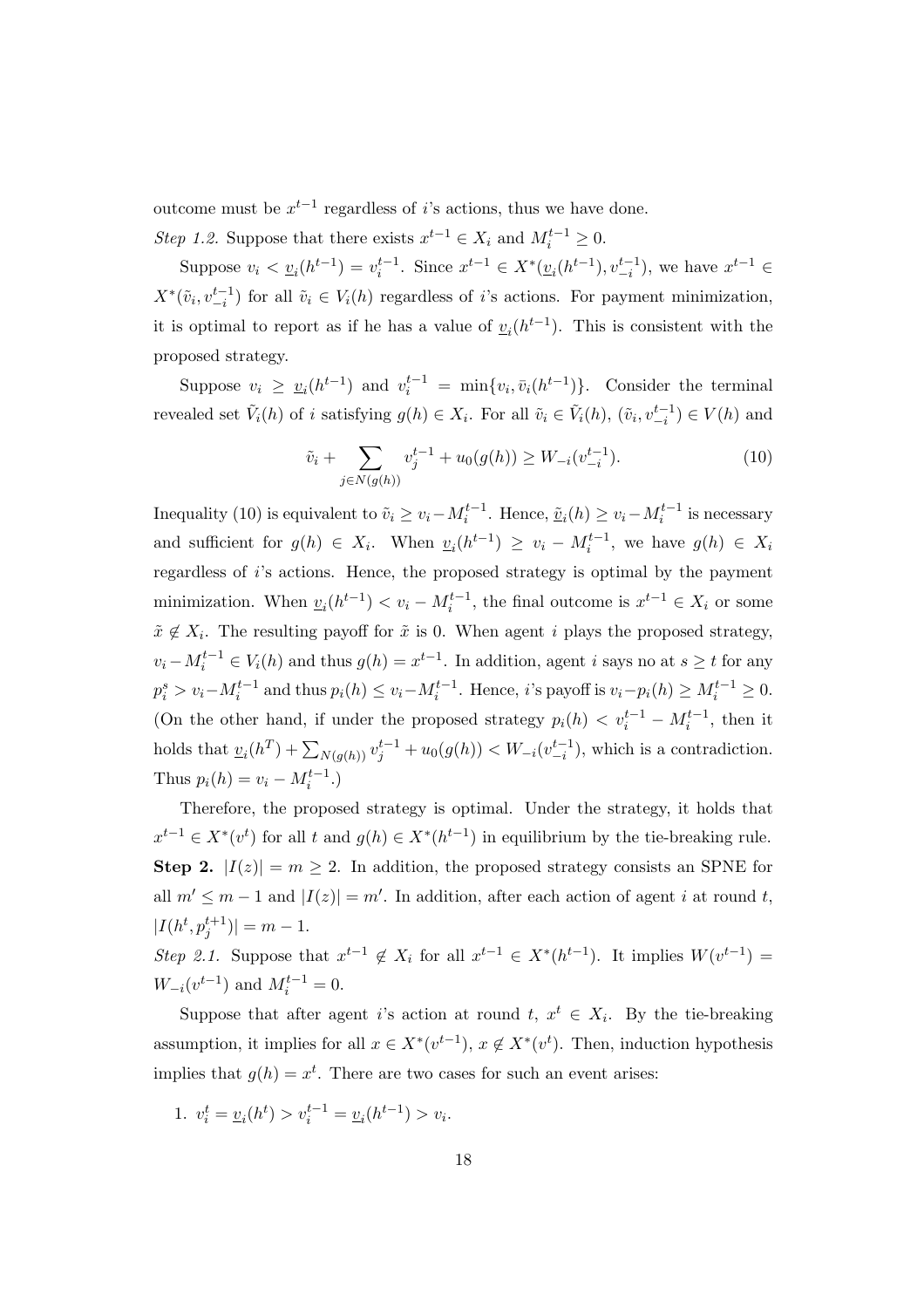2. 
$$
v_i^t = \underline{v}_i(h^t) > v_i^{t-1} = v_i
$$
.

In each case,  $p_i^t = v_i^t = \underline{v}_i(h^t) > v_i$ . By induction hypothesis, agent *i* earns  $v_i$  –  $p_i(h) \le v_i - \underline{v}_i(h^t) < 0$ . On the other hand, if he plays the proposed strategy and reports no for  $p_i^t > v_i$ , it holds  $v_i^t = v_i^{t-1}$  and  $X^*(v^t) = X^*(v^{t-1})$ , thus that i earns zero payoff by induction hypothesis. Therefore, the proposed strategy is optimal and  $X^*(v^t) = X^*(v^{t-1}).$ 

*Step 2.2.* Suppose that there exists  $x^{t-1} \in X_i$ .

*Step 2.2.1.* Suppose  $p_i^t \le v_i - M_i^{t-1}$ . Under the proposed strategy, agent *i* reports yes. This implies  $v_i^t = v_i^{t-1}$ . Note that  $v_j^t = v_j^{t-1}$  for all  $j \neq i$ , so

$$
W(v^{t}) = W(v^{t-1}) \ge W_{-i}(v_{-i}^{t-1}) = W_{-i}(v_{-i}^{t}).
$$
\n(11)

Hence,  $x^{t-1} \in X^*(v^t)$  and by induction hypothesis  $x^{t-1}$  is the final outcome in equilibrium. Agent *i* earns a payoff of  $v_i - p_i(h) \ge v_i - p_i^t \ge 0$ .

If agent *i* reports no, then it implies  $\bar{v}_i(h^t) = p_i^t - 1$ , (and by the induction hypothesis,  $\bar{v}_i(h) = p_i^t - 1$ . Since

$$
p_i^t - 1 + \sum_{j \in N(x^{t-1}) \setminus \{i\}} v_j^t + u_0(x^{t-1}) < v_i - M_i^{t-1} + \sum_{j \in N(x^{t-1}) \setminus \{i\}} v_j^t + u_0(x^{t-1})
$$
\n
$$
= W_{-i}(v^t), \tag{12}
$$

we have

$$
x^{t-1} \notin X^*(v^t). \tag{13}
$$

By induction hypothesis, the final outcome in equilibrium is in  $X^*(v^t)$ , thus that agent *i* earns zero payoff. Therefore, the proposed strategy is optimal, and it holds  $X^*(v^{t-1}) \subseteq X^*(v^t)$ 

*Step 2.2.2.* Suppose  $p_i^t > v_i - M_i^{t-1}$ . In the proposed strategy, agent *i* reports no. It is obviously optimal to report no when  $p_i^t > v_i$ . Suppose  $v_i - M_i^{t-1} < p_i^t \leq v_i^{t-1}$ , where  $v_i^{t-1} = \min\{v_i, \bar{v}_i(h^{t-1})\}\.$  When agent *i* reports yes, we have  $v^t = v^{t-1}$  and  $x^{t-1} \in X_i$ is achieved by induction hypothesis. Agent *i*'s payoff is  $v_i - \underline{v}_i(h) \le v_i - p_i^t$ . When agent *i* reports no as in the proposed strategy,  $v_i^t = \bar{v}_i(h^t) = p_i^t - 1$  and  $v_{-i}^t = v_{-i}^{t-1}$ .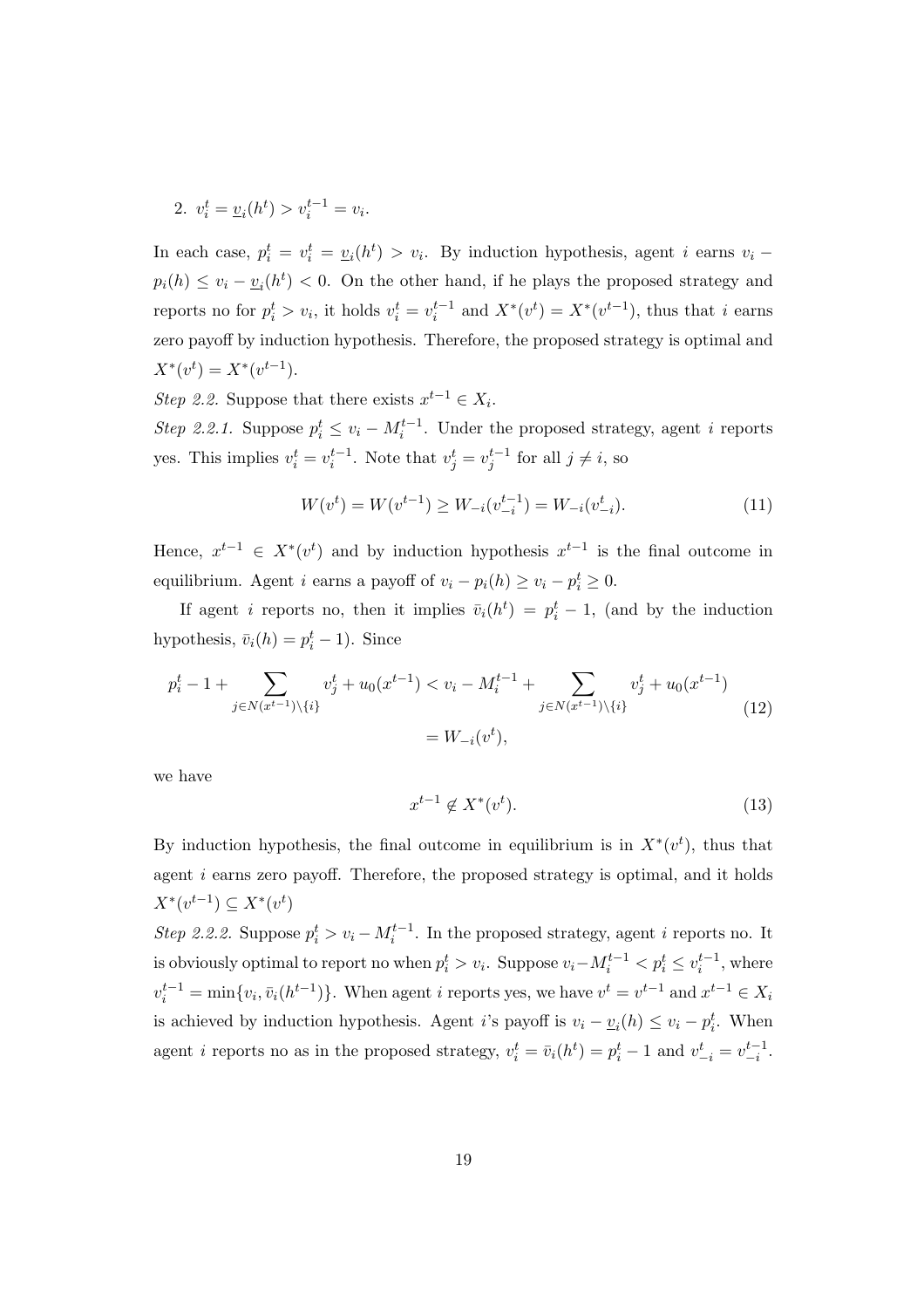Then for  $x^{t-1} \in X_i$ ,

$$
\sum_{j \in N(x^{t-1})} v_j^t + u_0(x^{t-1}) = p_i^t - 1 + \sum_{j \in N(x^{t-1}) \setminus \{i\}} v_j^{t-1} + u_0(x^{t-1})
$$
\n
$$
\ge v_i - M_i^{t-1} + \sum_{j \in N(x^{t-1}) \setminus \{i\}} v_j^{t-1} + u_0(x^{t-1}) \tag{14}
$$
\n
$$
= W(v_{-i}^{t-1}) = W(v_{-i}^t).
$$

Hence,  $x^{t-1} \in X^*(v^t)$  and by the induction hypothesis it is achieved in equilibrium. Then, agent *i*'s payoff is  $v_i - \underline{v}_i(h) \ge v_i - \underline{v}_i(h^{t-1}) > v_i - p_i^t$ . Therefore, the proposed strategy is optimal and  $X^*(v^{t-1}) \subseteq X^*(v^t)$ .

**Step 3.**  $|I(z)| = m \geq 2$ . In addition, the proposed strategy constitutes an SPNE for all  $m' \leq m-1$  and  $|I(z)| = m'$ . Suppose that in round  $t+\tau$  after z,  $|I(h^{t+\tau-1}, p_j^{t+\tau})|$  = *m* and  $|I(h^{t+\tau}, p_{j'}^{t+\tau+1})| \leq m-1$ . Take the largest  $\tau$  for any subgame starting from *z*. We show that for each  $m \geq 2$  and each  $\tau \geq 0$ , the proposed strategy is optimal by induction.

We have shown that the proposed strategy is optimal for each  $m$  and  $\tau = 0$ at Step 2. Suppose  $\tau \geq 1$  and the proposed strategy constitutes an SPNE for all  $\tau' \leq \tau - 1$ .

Step 3.1. Suppose that  $x^{t-1} \notin X_i$ . It implies  $W(v^{t-1}) = W_{-i}(v^{t-1})$  and  $M_i^{t-1} = 0$ .

Suppose that after agent *i*'s action at round  $t, x^t \in X_i$ . By the tie-breaking assumption, it implies for all  $x \in X^*(v^{t-1})$ ,  $x \notin X^*(v^t)$ . Then, induction hypothesis implies that  $g(h) = x^t$ . There are two cases for such an event arises:

- 1.  $v_i^t = \underline{v}_i(h^t) > v_i^{t-1} = \underline{v}_i(h^{t-1}) > v_i$ .
- 2.  $v_i^t = \underline{v}_i(h^t) > v_i^{t-1} = v_i.$

In each case,  $p_i^t = v_i^t = \underline{v}_i(h^t) > v_i$ . By induction hypothesis, agent *i* earns  $v_i$  –  $p_i(h) \le v_i - \underline{v}_i(h^t) < 0$ . On the other hand, if he plays the proposed strategy and reports no for  $p_i^t > v_i$ , it holds that  $v_i^t = v_i^{t-1}$  and  $X^*(v^t) = X^*(v^{t-1})$ , so that *i* earns zero payoff. Therefore, the proposed strategy is optimal and  $X^*(v^t) = X^*(v^{t-1})$ . *Step 3.2.* Suppose that there exists  $x^{t-1} \in X_i$ .

*Step 3.2.1.* Suppose  $p_i^t \le v_i - M_i^{t-1}$ . Under the proposed strategy, agent *i* reports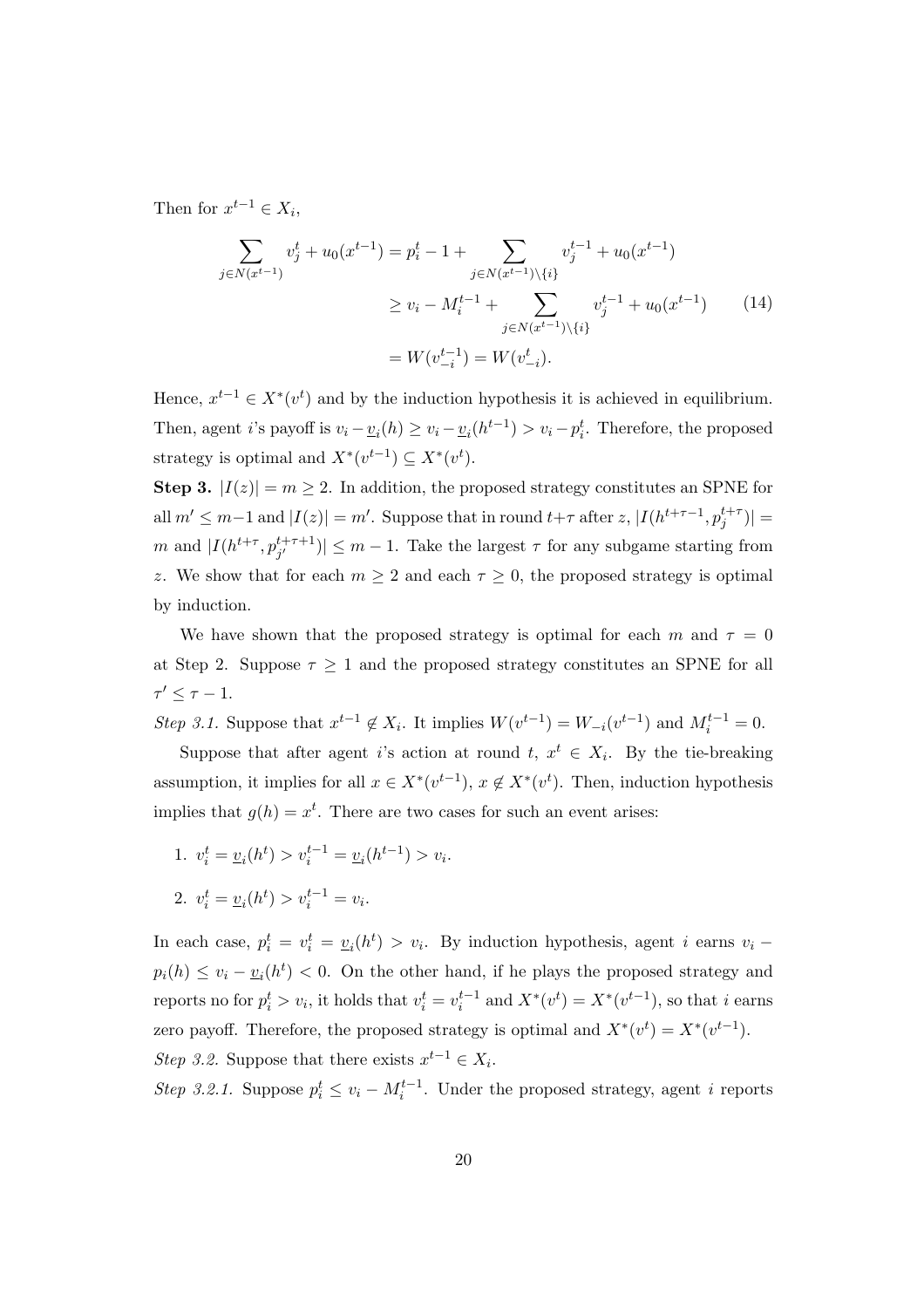yes. This implies  $v_i^t = v_i^{t-1}$ . Note that  $v_j^t = v_j^{t-1}$  for all  $j \neq i$ , so

$$
W(vt) = W(vt-1) \ge W_{-i}(v_{-i}^{t-1}) = W_{-i}(v_{-i}^t). \tag{15}
$$

Hence,  $x^{t-1} \in X^*(v^t)$  and by induction hypothesis  $x^{t-1}$  is the final outcome in equilibrium. Agent *i* earns a payoff of  $v_i - p_i(h) \ge v_i - p_i^t \ge 0$ .

If agent *i* reports no, then it implies  $\bar{v}_i(h^t) = p_i^t - 1$ . Since

$$
p_i^t - 1 + \sum_{j \in N(x^{t-1}) \setminus \{i\}} v_j^t + u_0(x^{t-1}) < v_i - M_i^{t-1} + \sum_{j \in N(x^{t-1}) \setminus \{i\}} v_j^t + u_0(x^{t-1})
$$
\n
$$
= W_{-i}(v^t), \tag{16}
$$

we have

$$
x^{t-1} \notin X^*(v^t). \tag{17}
$$

By induction hypothesis, the final outcome in equilibrium is in  $X^*(v^t)$ , thus that agent *i* earns zero payoff. Therefore, the proposed strategy is optimal and it holds that  $X^*(v^{t-1}) \subseteq X^*(v^t)$ .

*Step 3.2.2.* Suppose  $p_i^t > v_i - M_i^{t-1}$ . In the proposed strategy, agent *i* reports no. It is obviously optimal to report no when  $p_i^t > v_i$ . Suppose  $v_i - M_i^{t-1} < p_i^t \leq v_i^t$ . When agent *i* reports yes, we have  $v^t = v^{t-1}$  and  $x^{t-1} \in X_i$  is achieved. Agent *i*'s payoff is  $v_i - \underline{v}_i(h) \leq v_i - p_i^t$ . When agent *i* reports no as in the proposed strategy,  $v_i^t = \bar{v}_i(h^t) = p_i^t - 1$  and  $v_{-i}^t = v_{-i}^{t-1}$ . Then for  $x^{t-1}$ ,

$$
\sum_{j \in N(x^{t-1})} v_j^t + u_0(x^{t-1}) = p_i^t - 1 + \sum_{j \in N(x^{t-1}) \setminus \{i\}} v_j^{t-1} + u_0(x^{t-1})
$$
\n
$$
\ge v_i - M_i^{t-1} + \sum_{j \in N(x^{t-1}) \setminus \{i\}} v_j^{t-1} + u_0(x^{t-1}) \tag{18}
$$
\n
$$
= W(v_{-i}^{t-1}) = W(v_{-i}^t).
$$

Hence,  $x^{t-1} \in X^*(v^t)$  and by the induction hypothesis it is achieved in equilibrium. Then, agent *i*'s payoff is  $v_i - \underline{v}_i(h) > v_i - p_i^t$  since  $\overline{v}_i(h) < p_i^t$ . Therefore, the proposed strategy is optimal and  $X^*(v^{t-1}) \subseteq X^*(v^t)$ .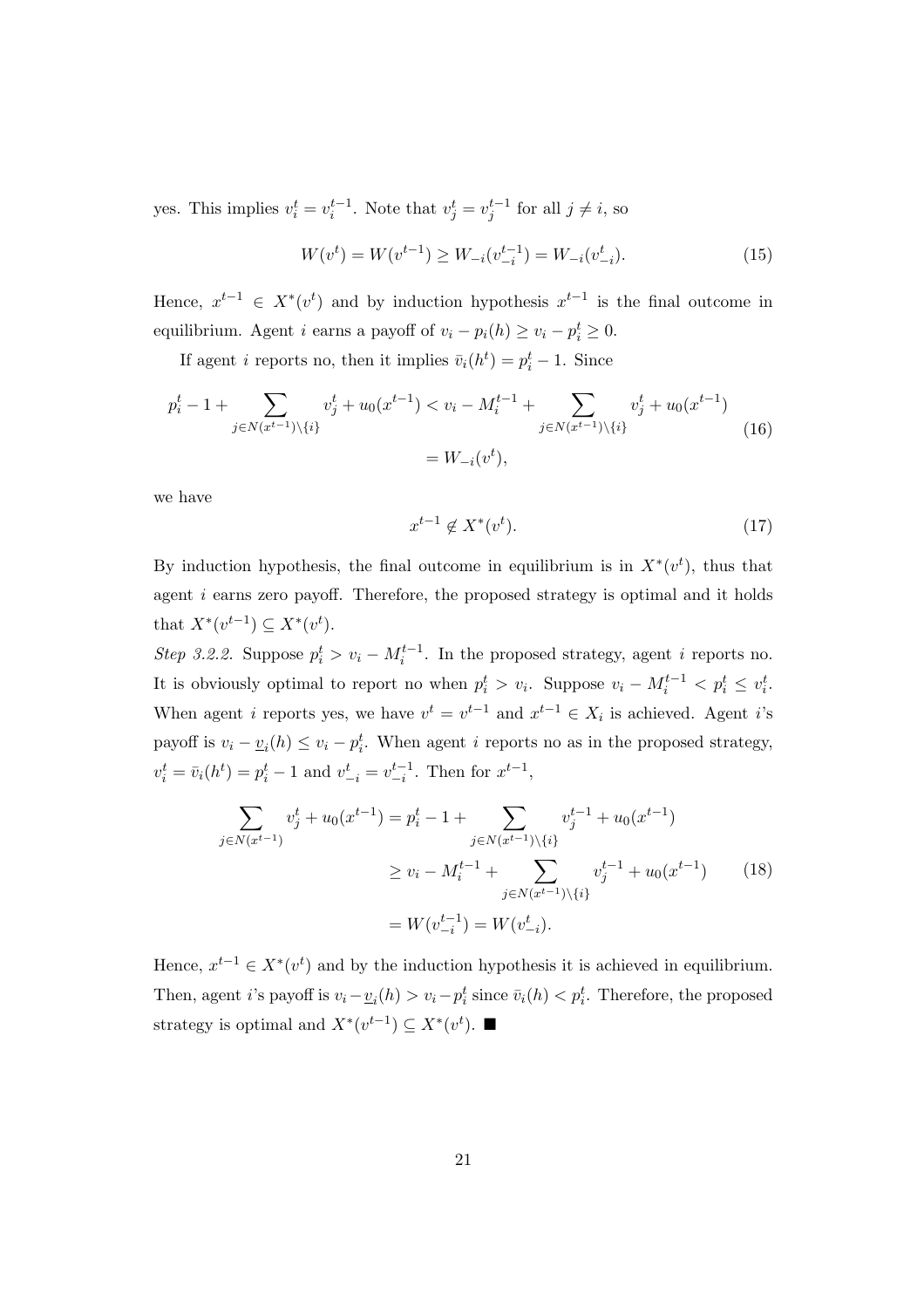## **A.2 Proof of Theorem 2**

Because the equilibrium allocation  $x^*$  associate with Theorem 1 is efficient, for each feasible allocation  $x \in X$ , we have

$$
u_0(x^*) + \sum_{N(x^*)} \underline{v}_j(h) \ge u_0(x) + \sum_{N(x) \cap N(x^*)} \underline{v}_j(h) + \sum_{N(x) \backslash N(x^*)} \overline{v}_j(h). \tag{19}
$$

Consider any coalition *J* including the social planner. Obviously, it suffices to consider the case of  $J = N(x) \cup \{0\}$  for any feasible outcome  $x \in X$ .

$$
\sum_{J} \pi_{j} = u_{0}(x^{*}) + \sum_{N(x^{*})} \underline{v}_{j}(h) + \sum_{N(x)} \pi_{j}
$$
\n
$$
\geq u_{0}(x) + \sum_{N(x^{*}) \cap N(x)} \underline{v}_{j}(h) + \sum_{N(x) \setminus N(x^{*})} \bar{v}_{j}(h) + \sum_{N(x)} \pi_{j}
$$
\n
$$
= u_{0}(x) + \sum_{N(x^{*}) \cap N(x)} v_{j} + \sum_{N(x) \setminus N(x^{*})} \bar{v}_{j}(h)
$$
\n
$$
\geq u_{0}(x) + \sum_{N(x^{*}) \cap N(x)} v_{j} + \sum_{N(x) \setminus N(x^{*})} v_{j}
$$
\n
$$
= \omega(J; v).
$$
\n(20)

The third line comes from the fact that  $\pi_j = v_j - \underline{v}_j(h)$  for every  $j \in N(x^*)$  and  $\pi_j = 0$  for  $j \notin N(x^*)$ . Note that in the SPNE of Theorem 1,  $M_i^t = 0$  for all  $i \notin N(x^*)$ and all *t*. Hence,  $\bar{v}_j(h) \ge v_j$  for each  $i \notin N(x^*)$ , which induces the fourth line.

## **A.3 Proof of Theorem 3**

A decision node is denoted by  $z = (h^{t-1}, p_i^t)$ . Let  $I(z)$  be the set of agents who make an action in the subgame starting from *z*.

**Step 1.** Suppose  $|I(z)| = 1$ . Agent *i* is a unique agent making actions at *z* and all the subsequent nodes.

Step 1.1. Suppose  $f(v^{t-1}) \notin X_i$ . If  $\forall \tilde{v}_i \in V_i(h^{t-1}), f(\tilde{v}_i, v_{-i}^{t-1}) \notin X_i$ , then agent *i* earns zero payoff regardless of his responses, and any strategy is indifferent and optimal. Hence, suppose  $\exists \tilde{v}_i \in V_i(h^{t-1}), f(\tilde{v}_i, v_{-i}^{t-1}) \in X_i$ . Because  $f(v^{t-1}) \notin X_i$ , we have  $v_i^{t-1} < c_i^f(v_{-i}^{t-1})$  and  $c_i^f$  $\int_{i}^{f} (v_{-i}^{t-1}) \in V_i(h^{t-1})$ . Because  $v_i^{t-1} \neq \bar{v}_i(h^{t-1})$ , we have  $v_i^{t-1} = \max\{v_i, \underline{v}_i(h^{t-1})\} \ge v_i$ . Under the proposed strategy, agent *i* responses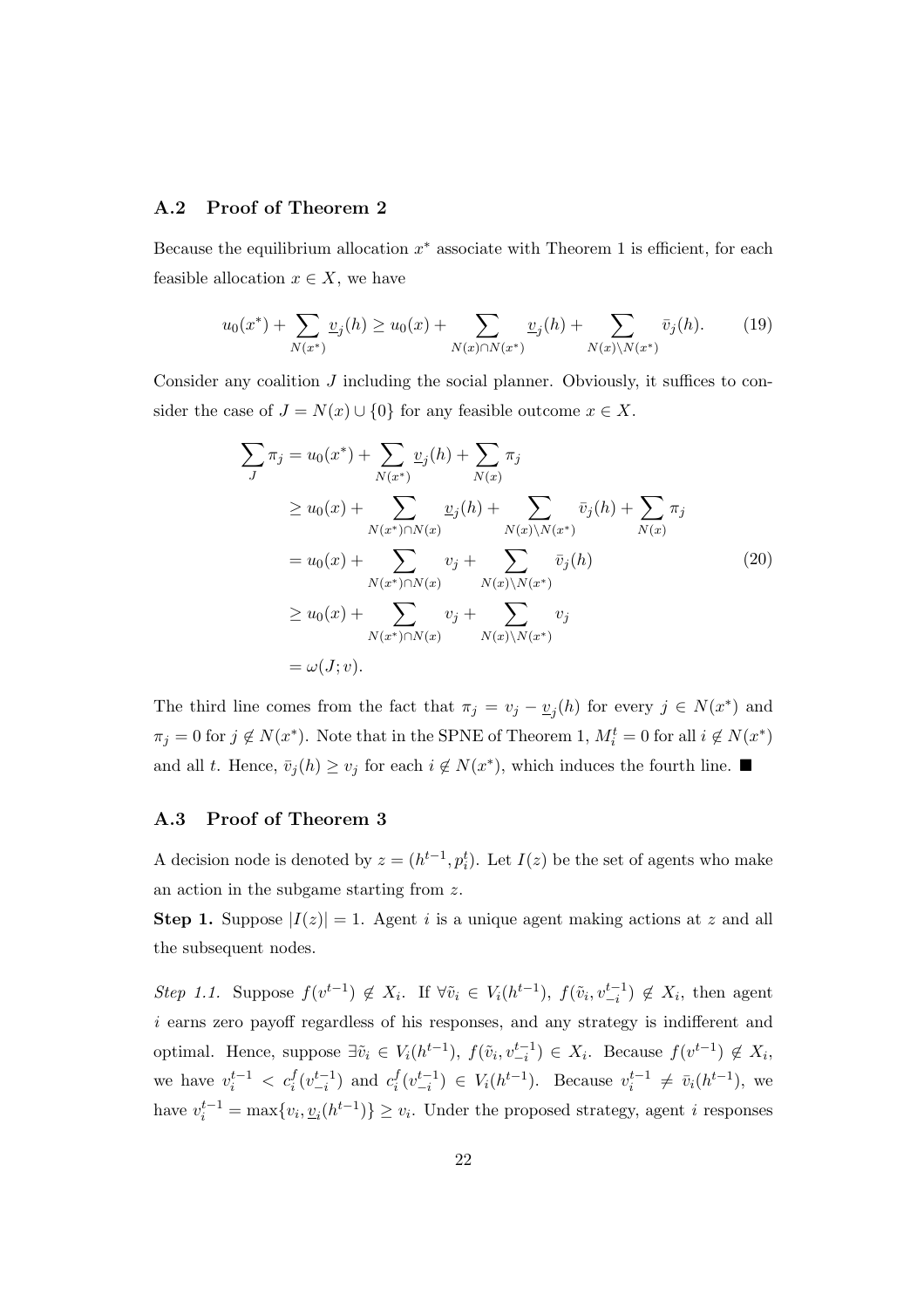sincerely regarding  $v_i$  (equivalently  $v_i^{t-1}$ ), so that the final allocation must be  $f(v^{t-1})$ and agent *i* earns zero payoff. If agent *i* deviates and takes another strategy achieving some  $x \in X_i$ , then the social planner knows that *i*'s revealed value is  $\tilde{v}_i \geq c_i^f$  $i^f(v_{-i}^{t-1})$ . This indicates that agent *i* says yes for a price  $p_i^s \geq c_i^f$  $\int_{i}^{f} (v_{-i}^{t-1})$  at a round *s* ≥ *t*, and that *i*'s payoff is negative:  $v_i - p_i(h) \le v_i - p_i^s < 0$ . Hence, the proposed strategy is optimal.

Step 1.2. Suppose  $f(v^{t-1}) \in X_i$ . If  $v_i^{t-1} = \underline{v}_i(h^{t-1}) \ge v_i$ , it implies for any  $\tilde{v}_i \in$  $V_i(h^{t-1}), f(\tilde{v}_i, v_{-i}^{t-1}) \in X_i$ . For payment minimization, it is optimal to say no for all prices, which is consistent with the proposed strategy because  $c_i^f$  $\frac{f}{i}(v_{-i}^{t-1}) \leq \underline{v}_i(h^{t-1}).$ 

Suppose  $v_i > v_i(h^{t-1})$  and  $v_i^{t-1} = \min\{v_i, \bar{v}_i(h^{t-1})\}$ . If  $c_i^f$  $\frac{f}{i}(v_{-i}^{t-1}) \leq v_i(h^{t-1}),$ then the proposed strategy is clearly optimal as in the previous paragraph. Hence, suppose  $c_i^f$  $f_i(v_{-i}^{t-1}) > v_i(h^{t-1})$ . By  $f(v^{t-1}) \in X_i$ , it holds that  $c_i^f$  $\frac{f}{i}(v_{-i}^{t-1}) \leq v_i^{t-1} \leq v_i.$ If agent *i* reports as if his value is  $\tilde{v}_i < c_i^f(v_{-i}^{t-1})$ , then his resulting payoff is zero. If agent *i* takes the proposed strategy, it holds that  $c_i^f$  $i$ <sup>*f*</sup><sub>*i*</sub></sub> $(v_{-i}^{t-1})$  ∈ *V<sub>i</sub>*(*h*) regardless of the ask-price process. Hence, we have

$$
g(h) = g\big(\phi(c_i^f(v_{-i}^{t-1}), v_{-i}^{t-1})\big) = f\big(c_i^f(v_{-i}^{t-1}), v_{-i}^{t-1}\big) = f(v^{t-1}) \in X_i.
$$
 (21)

The first equality is from  $v_j^{t-1} \in V_j(h)$  for all  $j \neq i$ . The third equality is from strong monotonicity. In addition, agent *i* says no for any  $p_i^s > c_i^f(v_{-i}^{t-1})$  for all  $s \ge t$ , his payoff is at least  $v_i - c_i^f$  $\int_i^f (v_{-i}^{t-1})$  ≥ 0. It is clearly suboptimal for *i* to say yes for  $p_i^s > c_i^f(v_{-i}^{t-1})$  for some  $s \ge t$ .

Therefore, we have shown that the proposed strategy constitutes an SPNE and  $g(h) = f(v^{t-1})$  when  $|I(z)| = 1$ .

**Step 2.** Now we consider any decision node *z* of round *t* and the corresponding mover *i*. We impose the following induction hypothesis; For every subsequent node *z*<sup>*t*</sup> of round  $t' > t$  after *z*, the proposed strategy is an SPNE and  $f(v^{t'}) = f(v^{t'-1})$ for all  $t' > t$ . Hence,  $f(v^t)$  is chosen in the SPNE by the hypothesis.

Step 2.1. Suppose  $f(v^{t-1}) \notin X_i$  and  $p_i \in V_i(h^{t-1}) \setminus {\underline{v}_i(h^{t-1})}$ . If  $c_i^f$  $\frac{f}{i}(v_{-i}^{t-1}) >$  $\bar{v}_i(h^{t-1})$ , we have  $f(v^t) \notin X_i$  regardless of *i*'s action.<sup>4</sup> By the induction hypothesis,

<sup>&</sup>lt;sup>4</sup>It is not guaranteed that  $f(v^t) = f(v^{t-1})$ .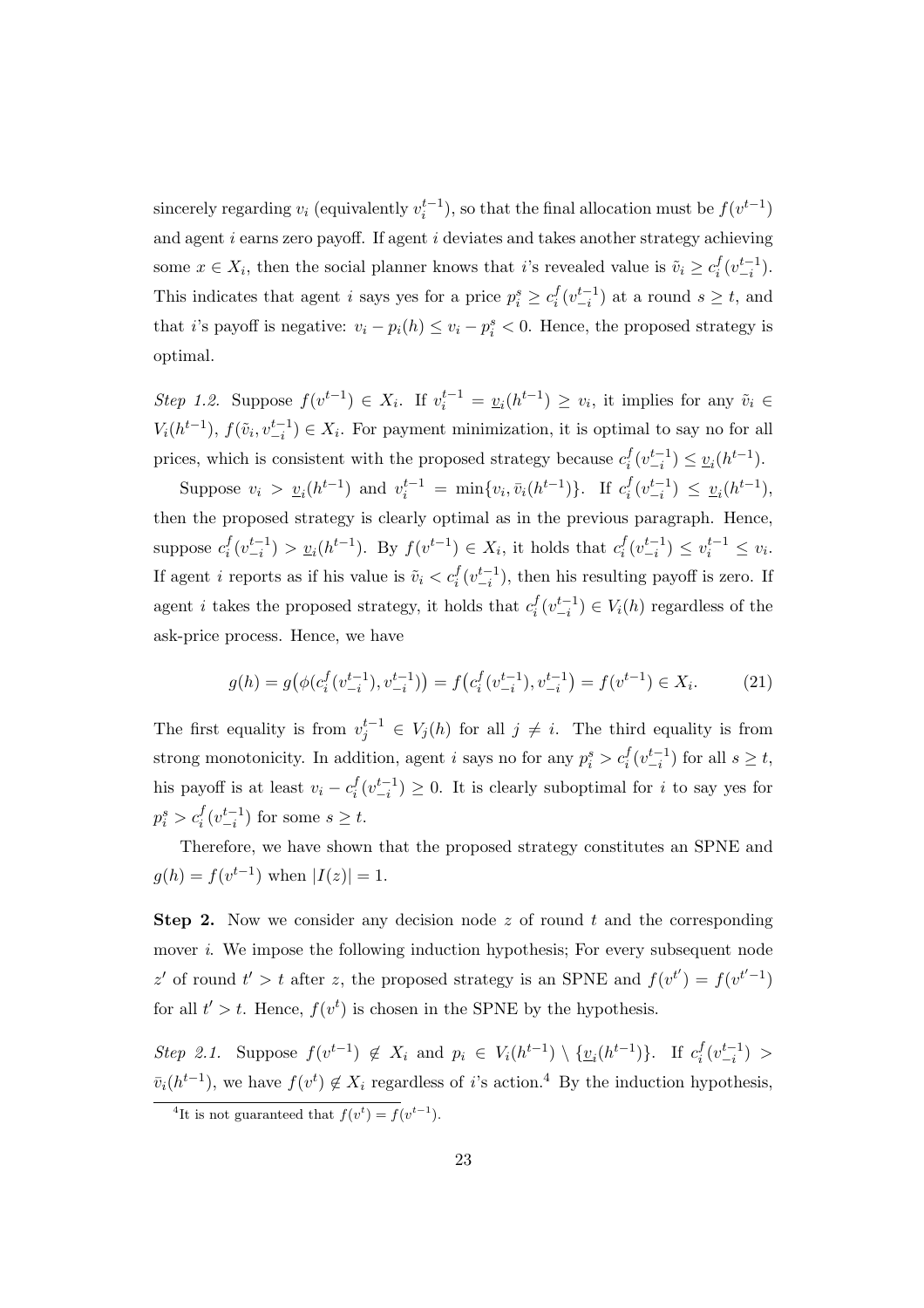*i*'s resulting payoff is zero, and the proposed strategy is optimal.

Suppose  $c_i^f$  $\bar{f}_i(v_{-i}^{t-1}) \leq \bar{v}_i(h^{t-1})$ . Because  $v_i^{t-1} < c_i^f(v_{-i}^{t-1}) < \bar{v}_i(h^{t-1})$ , we have  $v_i^{t-1} = \max\{v_i, \underline{v}_i(h^{t-1})\}$ . If  $p_i^t < c_i^f(v_{-i}^{t-1})$ , then  $v_i^t \in \{v_i^{t-1}, p_i^t, p_i^t - 1\}$  after any response of agent *i*. Hence,  $f(v^t) \notin X_i$  regardless of *i*'s response. Hence, the proposed strategy is optimal, and under the strategy we have  $v_i^t = v_i^{t-1}$ , which induces  $f(v^t) =$  $f(v^{t-1})$ .

Suppose  $p_i^t \geq c_i^f$  $\int_i^f (v_{-i}^{t-1})$ . If, following the proposed strategy, agent *i* says no, then  $v_i^t = v_i^{t-1}$  and  $f(v^t) = f(v^{t-1})$ . If he deviates and says yes, then  $v_i^t = p_i^t$ and  $f(v^t) = f(p_i^t, v_{-i}^{t-1}) \in X_i$ . By induction hypothesis, the final allocation is  $f(v^t)$ . Because *i* pays at least  $p_i^t$ , his payoff is negative.

Step 2.2. Suppose  $f(v^{t-1}) \in X_i$  and  $p_i \in V_i(h^{t-1}) \setminus \{ \underline{v}_i(h^{t-1}) \}$ . If  $c_i^f$  $\frac{f}{i}(v_{-i}^{t-1}) < \underline{v}_i(h^{t-1}),$ we have  $f(v^t) = f(v^{t-1}) \in X_i$  regardless of *i*'s action by strong monotonicity. Hence, for payment minimization, the proposed strategy in which agent *i* says no for all  $p_i^t \in V_i(h^{t-1})$  is optimal.

Suppose  $c_i^f$  $\frac{f}{i}(v_{-i}^{t-1}) > v_i(h^{t-1})$ . Because  $v_i^{t-1} \ge c_i^f$  $\int_{i}^{f} (v_{-i}^{t-1})$ , we have  $v_i^{t-1} = \min\{v_i, \bar{v}_i(h^{t-1})\}$ . If  $p_i^t \leq c_i^f$  $\int_i^f (v_{-i}^{t-1})$ , agent *i* says yes under the proposed strategy, and we have  $v_i^t = v_i^{t-1}$ (because  $p_i^t \leq v_i^{t-1}$ ). Hence,  $f(v^t) = f(v^{t-1}) \in X_i$  and by induction hypothesis,  $g(h) = f(v^t)$ . Because agent *i* says no for any price  $p_i^s > v_i$  for any subsequent node, his payoff must be nonnegative  $v_i - p_i(h) \geq 0$ . If agent *i* deviates and says yes, then  $v_i^t = p_i^t - 1 < c_i^f(v_{-i}^{t-1})$  and  $f(v^t) \notin X_i$ . By induction hypothesis, *i*'s payoff is zero, so that the proposed strategy is optimal and  $f(v^t) = f(v^{t-1})$  holds.

If  $p_i^t > c_i^f(v_{-i}^{t-1})$ , agent *i* says no under the proposed strategy, and we have  $v_i^t = \min\{v_i, p_i^t - 1\}$ .<sup>5</sup> Because  $p_i^t - 1 \ge c_i^f$  $f_i(v_{-i}^{t-1})$ , we have  $f(v^t) = f(v^{t-1}) \in X_i$  by strong monotonicity. By induction hypothesis,  $g(h) = f(v^t)$ . Agent *i*'s payment is at most  $p_i^t - 1$ , so that his resulting payoff is at least  $v_i - p_i^t + 1$ . If agent *i* deviates and says yes, then  $v_i^t = \max\{v_i^{t-1}, p_i^t\} \ge v_i^{t-1}$  and  $f(v^t) = f(v^{t-1}) \in X_i$ . By induction hypothesis,  $g(h) = f(v^t)$ . Agent *i*'s payment is at least  $p_i^t$ , so that his resulting payoff is at most  $v_i - p_i^t$ . Therefore, the proposed strategy is optimal and  $f(v^t) = f(v^{t-1})$ holds.  $\blacksquare$ 

<sup>5</sup>Remember that  $v_i^{t-1} = \min\{v_i, \bar{v}_i(h^{t-1})\}$  and  $p_i^t \leq \bar{v}_i(h^{t-1})$ .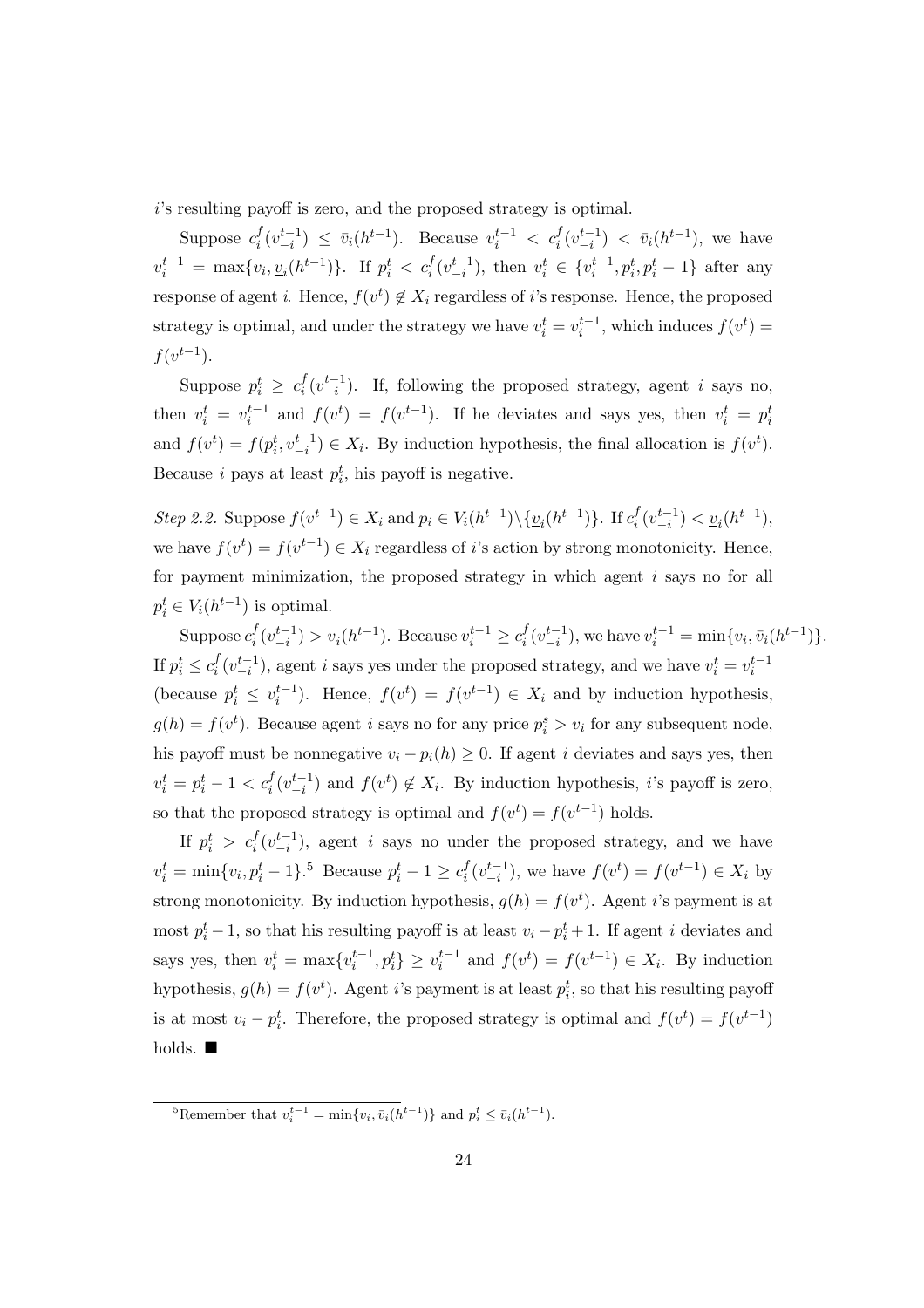## **A.4 Proof of Theorem 4**

Suppose for contradiction there exists agent *i* and  $\exists s < t$ ,  $p_i^s > p_i^t$ . By informative query,  $a_i^s = no$ . Consider the revealed information at round  $t-1$ . By weak tightness, there exists  $v \in V(h^{t-1})$  and  $f(v) \in X_i$ . In addition,  $v \in V(h^{s-1})$  since  $V_j(h^{t-1}) \subseteq$ *V*<sub>*j*</sub>( $h^{s-1}$ ) for each agent. Suppose that the true state is  $(\hat{v}_i, v_{-i})$  with  $\hat{v}_i \in V_i(h^{s-1})$ and  $\hat{v}_i > p_i^s$ . By monotonicity,  $f(\hat{v}_i, v_{-i}) \in X_i$ . Under sincere reporting, agent *i* reports yes at round *s* with  $p_i^s$ , and he earns a payoff  $\hat{v}_i - p_i \leq \hat{v}_i - p_i^s$ . If agent *i* reports no at  $p_i^s$  and pretends to have  $v_i$ , then the final outcome is still in  $X_i$  and he earns a payoff  $\hat{v}_i - p_i > \hat{v}_i - p_i^s$ , which is a contradiction.  $\blacksquare$ 

# **References**

- [1] Admati, A.R., and M. Perry (1991): "Joint Project without Commitment," *Review of Economic Studies*, 58, 259-276.
- [2] Ausubel, L.M., (2004): "An Efficient Ascending-Bid Auction for Multiple Objects," *American Economic Review*, 94, 1452-1475.
- [3] Ausubel, L.M., (2006): "An Efficient Dynamic Auction for Heterogeneous Commodities," *American Economic Review*, 96, 602-629.
- [4] Ausubel, L.M., and P. Milgrom (2002): "Ascending Auctions with Package Bidding," *Frontier of Theoretical Economics*, 1, 1-42.
- [5] Babaioff, M., R. Lavi, and E. Pavlov (2005): "Mechanism Design for Single-Value Domains," in *Proceedings of the 20th National Conference on Artificial Intelligence*, Vol. 1, 241-247.
- [6] Bergemann, D., and J. Valimaki (2003): "Dynamic Common Agency," *Journal of Economic Theory*, 111, 23-48.
- [7] Bernheim, B.D., and M. Whinston (1986): "Menu Auctions, Resource Allocation and Economic Influence," *Quarterly Journal of Economics*, 101, 1-31.
- [8] Bikhchandani, S., and J.M. Ostroy (2002): "The Package Assignment Model," *Journal of Economic Theory*, 107, 377-406.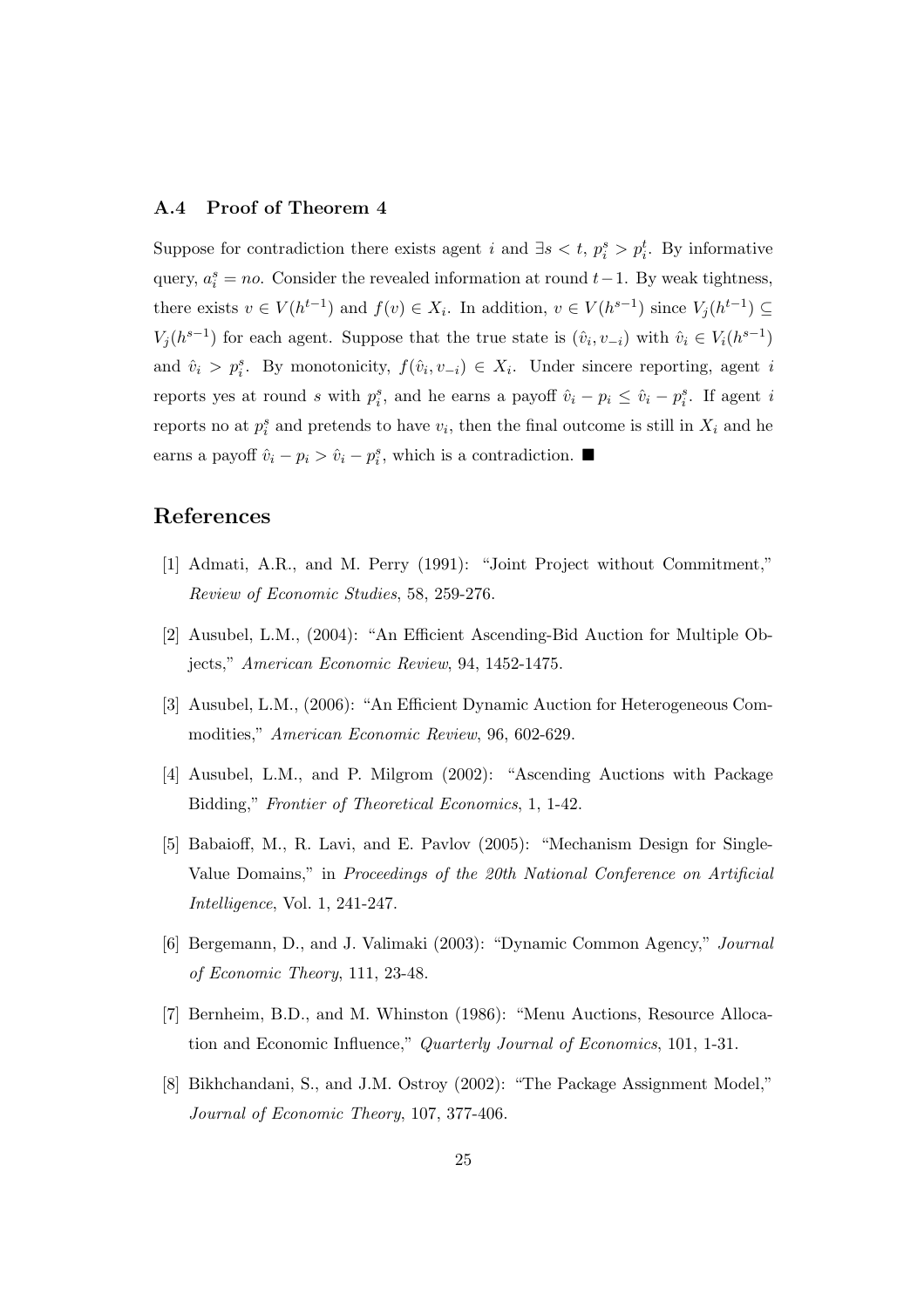- [9] Blumrosen, L., and M. Feldman (2013): "Mechanism Design with a Restricted Action Space," *Games and Economic Behavior*, 82, 424-443.
- [10] Blumrosen, L., N. Nisan, and I. Segal (2007): "Auctions with Severely Bounded Communication," *Journal of Artificial Intelligence Research*, 28, 233-266.
- [11] Bogomolnaia, A., H. Moulin, and R. Strong (2005): "Collective Choice under Dichotomous Preferences," *Journal of Economic Theory*, 122, 165-184.
- [12] Conen, W., and T. Sandholm (2001): "Preference Elicitation in Combinatorial Auctions," *Proceedings of the 3rd ACM Conference on Electronic Commerce*, 256-259.
- [13] de Vries, S., J. Schummer, and R. Vohra (2007): "On the Ascending Vickrey Auctions for Heterogeneous Objects," *Journal of Economic Theory*, 132, 95-118.
- [14] Fadel, R., and I. Segal (2009): "The Communication Cost of Selfishness," *Journal of Economic Theory*, 144, 1895-1920.
- [15] Kos, N., (2012): "Communication and Efficiency in Auctions," *Games and Economic Behavior*, 75, 233-249.
- [16] Lehmann, D., L.I. O'Callaghan, Y. Shoham (2002): "Truth Revelation in Approximately Efficient Combinatorial Auctions," *Journal of ACM*, 49, 577-602.
- [17] Milgrom, P., and I. Segal (2014): "The Deferred-Acceptance Heuristic Auctions," Stanford University.
- [18] Mishra, D., and D. Parkes (2007): "Ascending Price Vickrey Auctions for General Valuations," *Journal of Economic Theory*, 132, 335-366.
- [19] Mishra, D., and S. Roy (2013): "Implementation in Multidimensional Dichotomous Domain," *Theoretical Economics*, 8, 431-466.
- [20] Mookherjee, D., and M. Tsumagari (2014): "Mechanism Design with Communication Constraints," *Journal of Political Economy*, 122, 1094-1129.